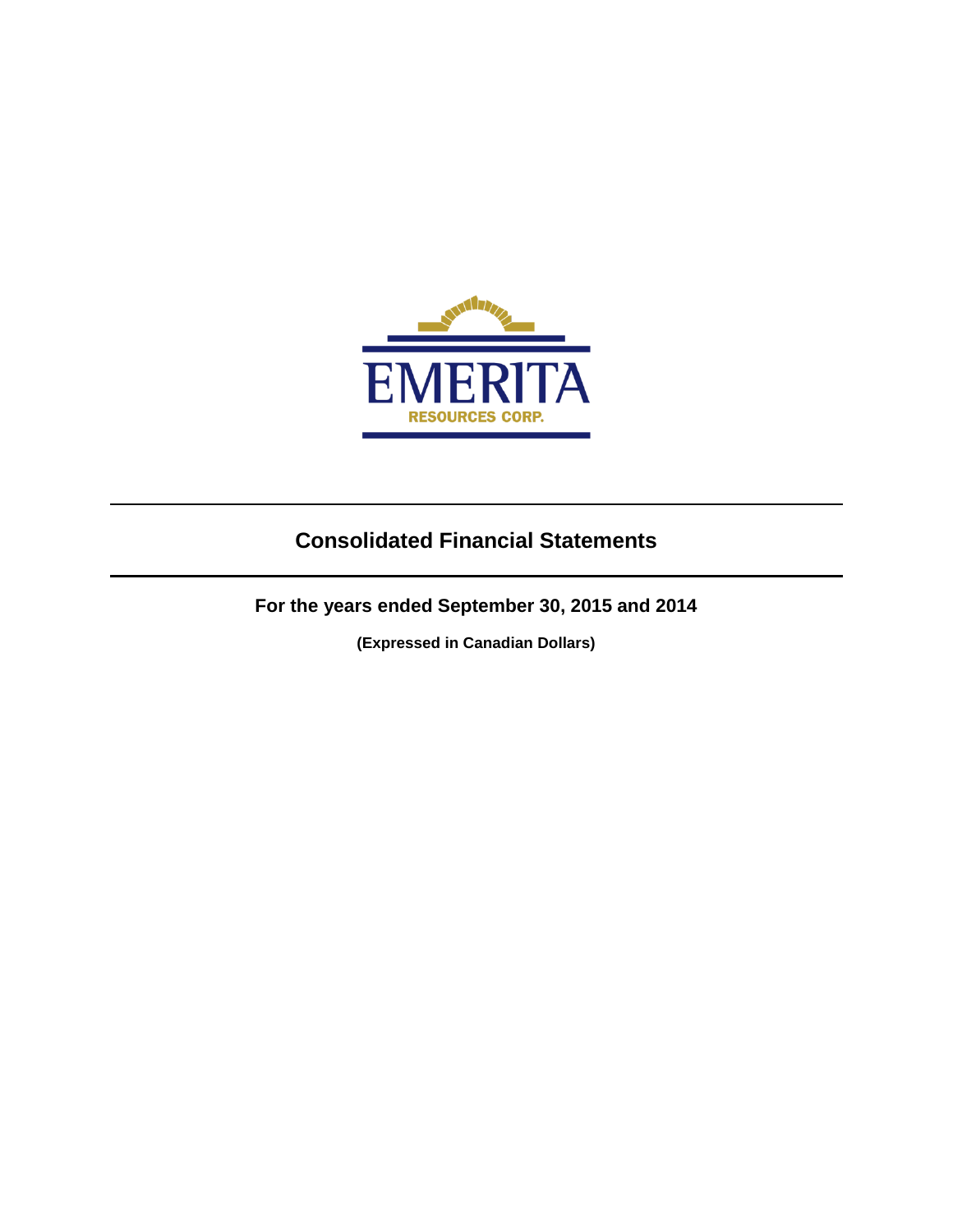**Chartered Accountants** 

2005 Sheppard Avenue East, Suite 300 Toronto, Ontario M2J 5B4, Canada 416-496-1234 Phone Fax 416-496-0125 Web www.mhc-ca.com

#### INDEPENDENT AUDITOR'S REPORT

To the Shareholders of Emerita Resources Corp.

We have audited the accompanying consolidated financial statements of Emerita Resources Corp. and its subsidiaries, which comprise the consolidated statements of financial position as at September 30, 2015 and 2014, and the consolidated statements of loss and comprehensive loss, consolidated statements of cash flows and consolidated statements of changes in shareholders' equity for the years then ended, and a summary of significant accounting policies and other explanatory information.

#### Management's Responsibility for the Consolidated Financial Statements

Management is responsible for the preparation and fair presentation of these consolidated financial statements in accordance with International Financial Reporting Standards and for such internal control as management determines is necessary to enable the preparation of consolidated financial statements that are free from material misstatement, whether due to fraud or error.

#### Auditor's Responsibility

Our responsibility is to express an opinion on these consolidated financial statements based on our audits. We conducted our audits in accordance with Canadian generally accepted auditing standards. Those standards require that we comply with ethical requirements and plan and perform the audit to obtain reasonable assurance about whether the consolidated financial statements are free from material misstatement.

An audit involves performing procedures to obtain audit evidence about the amounts and disclosures in the consolidated financial statements. The procedures selected depend on the auditor's judgment, including the assessment of the risks of material misstatement of the consolidated financial statements, whether due to fraud or error. In making those risk assessments, the auditor considers internal control relevant to the entity's preparation and fair presentation of the consolidated financial statements in order to design audit procedures that are appropriate in the circumstances, but not for the purpose of expressing an opinion on the effectiveness of the entity's internal control. An audit also includes evaluating the appropriateness of accounting policies used and the reasonableness of accounting estimates made by management, as well as evaluating the overall presentation of the consolidated financial statements.

We believe that the audit evidence we have obtained is sufficient and appropriate to provide a basis for our audit opinion.

#### Opinion

In our opinion, the consolidated financial statements present fairly, in all material respects, the financial position of Emerita Resources Corp. and its subsidiaries as at September 30, 2015 and 2014, and their financial performance and cash flows for the years then ended in accordance with International Financial Reporting Standards.

#### Emphasis of Matter

Without qualifying our opinion, we draw attention to Note 1 in the consolidated financial statements which indicates that the Company had continuing losses during the year ended September 30, 2015 and a cumulative deficit as at September 30, 2015. These conditions along with other matters set forth in Note 1 indicate the existence of a material uncertainty that may cast significant doubt about the Company's ability to continue as a going concern.

McGOVERN, HURLEY, CUNNINGHAM, LLP

Melloum, Murley, Cunninghin, LLP

 Chartered Accountants Licensed Public Accountants

TORONTO, Canada January 28, 2016

member of UHY International, a network of independent accounting and consulting firms

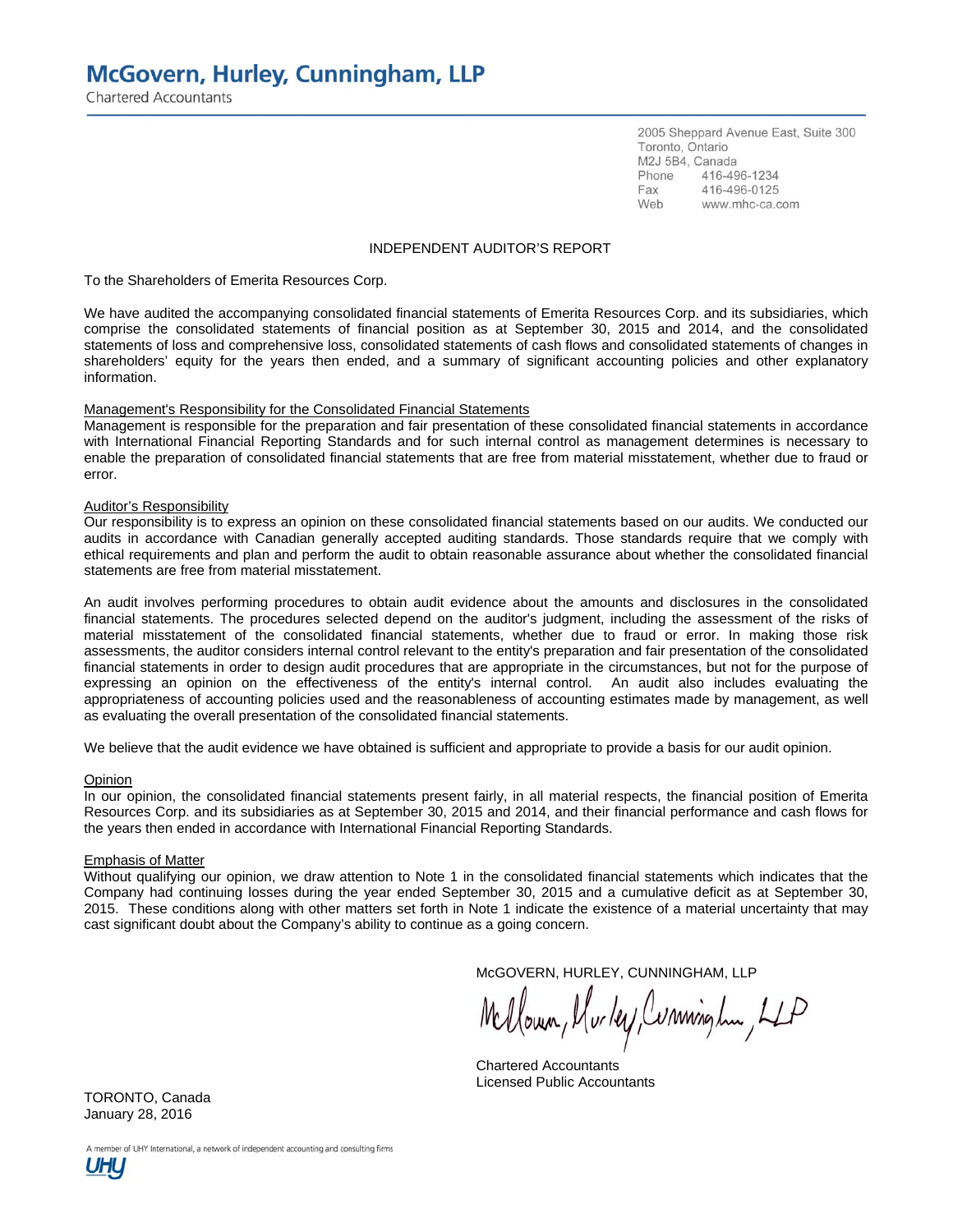# **Emerita Resources Corp.**

#### **Consolidated Statements of Financial Position**

**As at:**

*Expressed in Canadian Dollars*

|                                            | <b>Note</b> | <b>September 30, 2015</b><br>\$ | September 30, 2014 |
|--------------------------------------------|-------------|---------------------------------|--------------------|
|                                            |             |                                 | \$                 |
| <b>ASSETS</b>                              |             |                                 |                    |
| Current                                    |             |                                 |                    |
| Cash                                       |             | 50,477                          | 1,024,697          |
| Amounts receivable                         |             | 102,012                         | 62,951             |
| Prepaid expenses and advances              |             | 5,599                           | 107,624            |
| <b>Total current assets</b>                |             | 158,088                         | 1,195,272          |
| Long-term                                  |             |                                 |                    |
| Reclamation deposit                        |             | 17,194                          | 26,183             |
| Equipment                                  | 3           | 29,505                          | 38,337             |
| Exploration and evaluation properties      | 4           | 991,834                         | 978,907            |
| <b>Total assets</b>                        |             | 1,196,621                       | 2,238,699          |
|                                            |             |                                 |                    |
| <b>LIABILITIES</b>                         |             |                                 |                    |
| <b>Current liabilities</b>                 |             |                                 |                    |
| Accounts payable and accrued liabilities   | 8,9         | 1,137,629                       | 342,187            |
| <b>Total liabilities</b>                   |             | 1,137,629                       | 342,187            |
| <b>SHAREHOLDERS' EQUITY</b>                |             |                                 |                    |
| Common shares                              | 5           | 5,913,897                       | 5,536,826          |
| Warrants reserve                           | 6           | 171,799                         | 16,000             |
| Option reserve                             | 6           | 317,069                         | 317,069            |
| Deficit                                    |             | (6, 343, 773)                   | (3,973,383)        |
| Total shareholders' equity                 |             | 58,992                          | 1,896,512          |
| Total liabilities and shareholders' equity |             | 1,196,621                       | 2,238,699          |
|                                            |             |                                 |                    |
| Nature of operations and going concern     | 1           |                                 |                    |
| Commitments and contingencies              | 12          |                                 |                    |
| Approved on behalf of the Board:           |             |                                 |                    |
| Signed: "Catherine Stretch", Director      |             |                                 |                    |

Signed: *"David Gower" ,* Director

The accompanying notes are an integral part of these consolidated financial statements.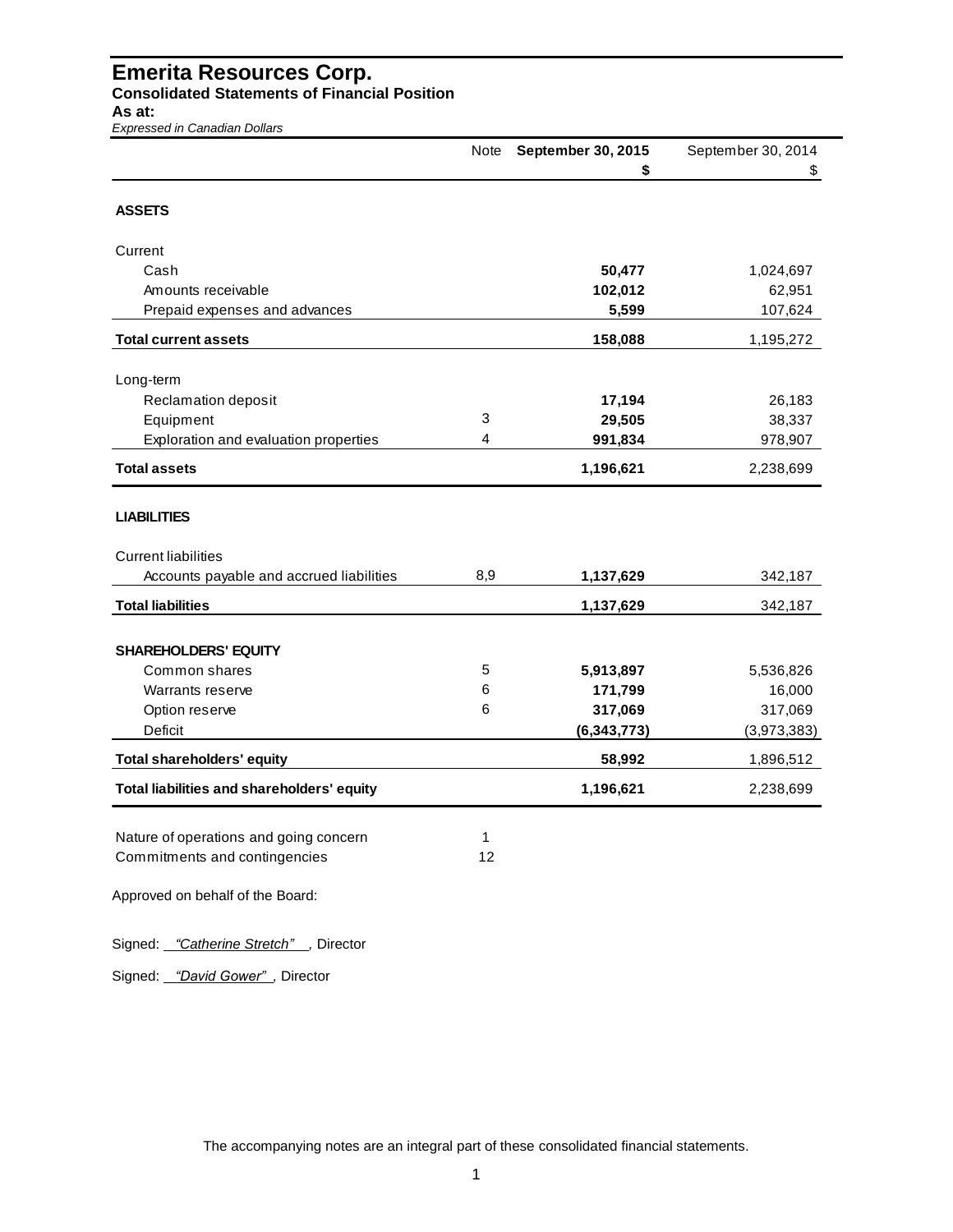# **Emerita Resources Corp. Consolidated Statements of Loss and Comprehensive Loss Years ended** *Expressed in Canadian Dollars*

|                                              |             | Years ended<br>September 30, |             |
|----------------------------------------------|-------------|------------------------------|-------------|
|                                              | <b>Note</b> | 2015                         | 2014        |
|                                              |             | \$                           | \$          |
|                                              |             |                              |             |
| <b>Expenses</b>                              |             |                              |             |
| Project evaluation expenses                  |             | 1,401,824                    | 647,369     |
| Exploration and evaluation property writeoff | 4           | 111,066                      |             |
| Consulting and management fees               | 9           | 611,965                      | 709,634     |
| Professional fees                            |             | 26,186                       | 43,725      |
| Shareholders communications and filing fees  |             | 65,312                       | 123,004     |
| Travel expenses                              |             | 59,211                       | 72,882      |
| Office expenses                              |             | 78,808                       | 106,140     |
| Share-based payments                         | 6           |                              | 3,000       |
| Loss for the period before other items       |             | (2,354,372)                  | (1,705,754) |
| Other items                                  |             |                              |             |
| Interest income                              |             | 39                           | 6,370       |
| Foreign exchange (loss)                      |             | (32, 057)                    | (30,640)    |
| Loss and comprehensive loss for the year     |             | (2,386,390)                  | (1,730,024) |
|                                              |             |                              |             |
| Basic and diluted loss per share             |             | (0.05)                       | (0.05)      |
|                                              |             |                              |             |
| Weighted average number of                   |             |                              |             |
| common shares outstanding                    |             |                              |             |
| <b>Basic and Diluted</b>                     |             | 52,879,610                   | 37,291,895  |

The accompanying notes are an integral part of these consolidated financial statements.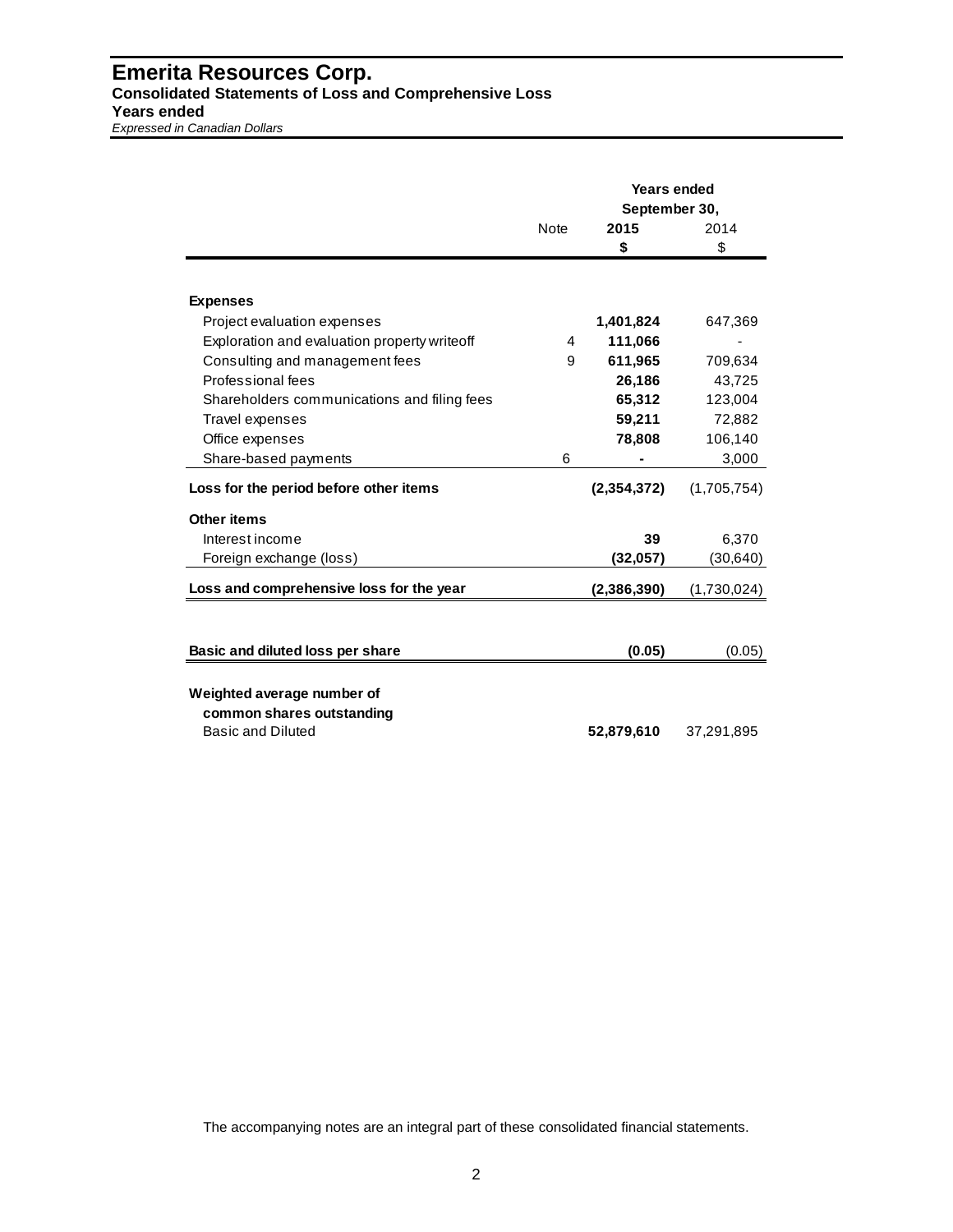# **Emerita Resources Corp.**

## **Consolidated Statements of Cash Flows**

**Years Ended**

*Expressed in Canadian Dollars*

|                                                         | Years ended September 30, |             |
|---------------------------------------------------------|---------------------------|-------------|
|                                                         | 2015                      | 2014        |
|                                                         | \$                        | \$          |
| CASH (USED IN) PROVIDED BY:                             |                           |             |
| <b>OPERATING ACTIVITIES:</b>                            |                           |             |
| (Loss) for the year                                     | (2,386,390)               | (1,730,024) |
| Items not involving cash:                               |                           |             |
| Share-based payments                                    |                           | 3,000       |
| Amortization                                            | 8,493                     | 8,730       |
| Exploration and evaluation property writeoff            | 111,066                   |             |
| Unrealized foreign exchange loss                        | 2,625                     | 32,897      |
| Working capital adjustments:                            |                           |             |
| Changes in amounts receivable                           | (39,061)                  | 25,899      |
| Changes in prepaid expenses and advances                | 102,025                   | (98, 118)   |
| Changes in accounts payable and accrued liabilities     | 911,676                   | 232,316     |
| Net cash used in operating activities                   | (1, 289, 566)             | (1,525,300) |
| <b>INVESTING ACTIVITIES:</b>                            |                           |             |
| Exploration and evaluation properties, net of change in |                           |             |
| working capital                                         | (126, 899)                | (346, 854)  |
| Equipment                                               |                           | (2,958)     |
| Net cash used in investing activities                   | (126, 899)                | (349, 812)  |
| <b>FINANCING ACTIVITIES:</b>                            |                           |             |
| Proceeds from private placement                         | 446,000                   | 1,227,575   |
| Cost of issue                                           | (1, 130)                  | (7, 784)    |
| Net cash generated from financing activities            | 444,870                   | 1,219,791   |
| Effect of exchange rate changes on cash                 | (2,625)                   | (32, 897)   |
| <b>CHANGE IN CASH, during the year</b>                  | (974, 220)                | (688, 218)  |
| CASH, beginning of year                                 | 1,024,697                 | 1,712,915   |
| CASH, end of year                                       | 50,477                    | 1,024,697   |
| <b>SUPPLEMENTAL INFORMATION</b>                         |                           |             |
| Change in non-cash working capital for exploration      |                           |             |
| and evaluation properties                               | (3, 245)                  | (61,020)    |
| Amortization included in exploration and evaluation     |                           |             |
| properties                                              |                           | (3, 566)    |
| Issuance of common shares for accounta payable (Note    |                           |             |
| 5(ii)                                                   | 104,000                   |             |

The accompanying notes are an integral part of these consolidated financial statements.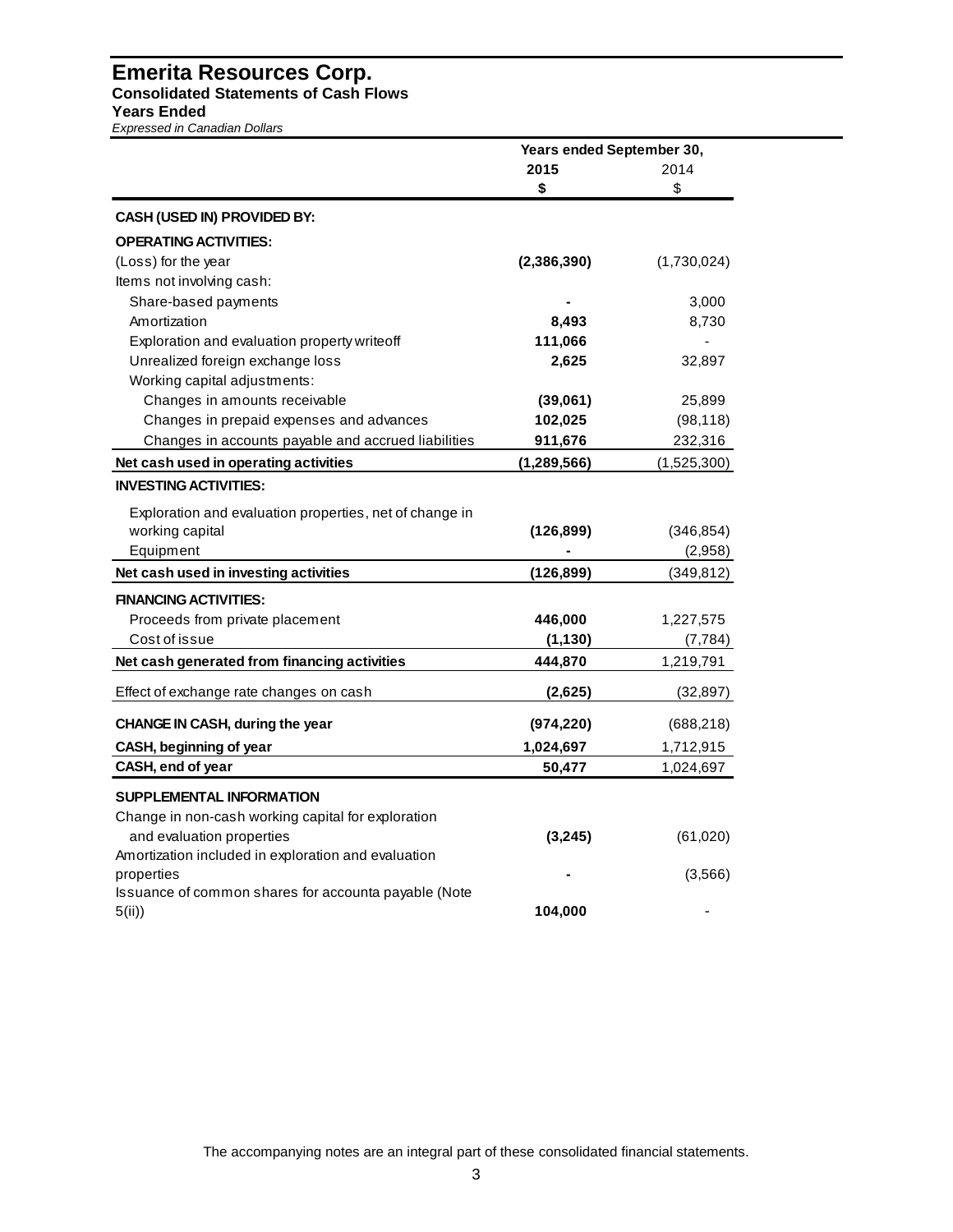# **Emerita Gold Corp. Consolidated Statements of Changes in Shareholders' Equity**

*Expressed in Canadian Dollars*

|                                          | Number of<br>shares | Common<br><b>Shares</b> | Warrant<br><b>Reserve</b> | <b>Option</b><br><b>Reserve</b> | <b>Deficit</b> | Total<br>equity |
|------------------------------------------|---------------------|-------------------------|---------------------------|---------------------------------|----------------|-----------------|
|                                          | #                   | S                       | S                         |                                 | S              |                 |
| Balance, September 30, 2013              | 35,812,079          | 4,317,035               | 19.904                    | 314.069                         | (2, 247, 263)  | 2,403,745       |
| Common shares issued, net of issue costs | 12,275,750          | 1,219,791               | $\blacksquare$            |                                 | ٠              | 1,219,791       |
| Warrants expired unexercised             | -                   | $\blacksquare$          | (3,904)                   | $\blacksquare$                  | 3.904          |                 |
| Share-based payments                     |                     |                         | ۰                         | 3,000                           |                | 3,000           |
| Loss and comprehensive loss for the year |                     |                         |                           |                                 | (1,730,024)    | (1,730,024)     |
| Balance, September 30, 2014              | 48,087,829          | 5,536,826               | 16.000                    | 317.069                         | (3.973.383)    | 1,896,512       |

| Balance, September 30, 2014              | 48.087.829               | 5.536.826 | 16.000                   | 317.069 | (3,973,383) | 1,896,512   |
|------------------------------------------|--------------------------|-----------|--------------------------|---------|-------------|-------------|
| Warrants expired unexercised             | $\overline{\phantom{a}}$ |           | (16,000)                 |         | 16.000      |             |
| Common shares issued, net of issue costs | 11.000.000               | 548.870   | $\overline{\phantom{a}}$ |         |             | 548,870     |
| Warrant                                  |                          | (171.799) | 171.799                  |         |             |             |
| Loss and comprehensive loss for the year |                          | ۰         |                          |         | (2,386,390) | (2,386,390) |
| Balance, September 30, 2015              | 59,087,829               | 5,913,897 | 171.799                  | 317.069 | (6,343,773) | 58.992      |

The accompanying notes are an integral part of these consolidated financial statements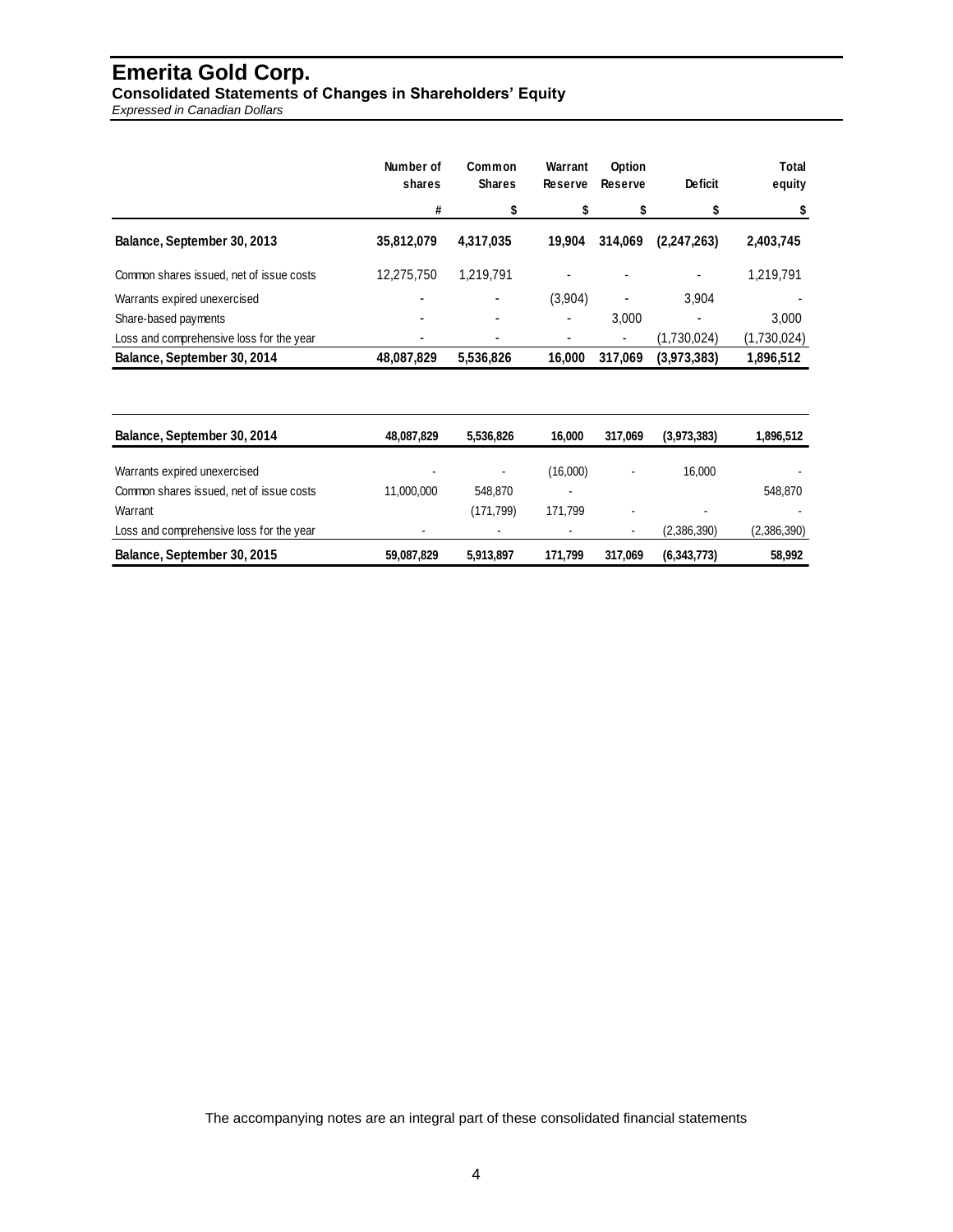*Expressed in Canadian Dollars*

# **1. NATURE OF OPERATIONS AND GOING CONCERN**

Emerita Resources Corp. (the "Company", or "Emerita") was incorporated on October 30, 2009 as 0865140 BC LTD. pursuant to the Business Corporations Act of British Columbia. On January 8, 2013, the Company completed its Qualifying Transaction and ceased to be a Capital Pool Company. The Company changed its name to Emerita Gold Corp. and commenced trading as a Tier 2 Mining Issuer on the TSX Venture Exchange on January 11, 2013 under a new trading symbol "EMO". The Company has wholly owned subsidiaries, 7854811 Canada Inc. (dissolved on February 11, 2014), 2244182 Ontario Inc., amalgamated with Emerita ("2244182") which owns Emerita Resources Espana SL ("Emerita Espana"), a company incorporated on May 30, 2012 in Spain. The Company is currently engaged in the acquisition, exploration and development of mineral properties, with its primary focus on the Las Morras Property and a new project located in Spain. The head office and principal address of the Company is 65 Queen Street West, Suite 800, Toronto, Ontario, M5H 2M5.

The business of exploring for minerals involves a high degree of risk and there can be no assurance that the current exploration programs will result in profitable operations.

The Company is in the process of exploring its mineral properties and has not yet determined whether these properties contain mineral reserves that are economically recoverable. The recoverability of amounts shown for exploration and evaluation properties is dependent upon the establishment of a sufficient quantity of economically recoverable reserves, the ability of the Company to obtain necessary financing to complete the development and upon future profitable production or proceeds from the disposition of these assets.

Although the Company has taken steps to verify title to the properties on which it is conducting its exploration activities, these procedures do not guarantee the Company's title. Property title may be subject to government licensing requirements or regulations, unregistered prior agreements, unregistered claims and non-compliance with regulatory and environmental requirements. The Company's assets may also be subject to increases in taxes and royalties, renegotiation of contracts, currency exchange fluctuations and restrictions, and political uncertainty.

The Company has a need for equity financing for working capital and exploration and development of its properties. Because of continuing operating losses and a working capital deficit, the Company's continuance as a going concern is dependent upon its ability to obtain adequate financing and to reach profitable levels of operation. It is not possible to predict whether financing efforts will be successful or if the Company will attain profitable levels of operations. Material uncertainties as mentioned above cause significant doubt upon the Company's ability to continue as a going concern.

These consolidated financial statements have been prepared using accounting policies applicable to a going concern, which contemplates the realization of assets and settlement of liabilities in the normal course of operations. Accordingly, they do not give effect to adjustments that would be necessary should the Company be unable to continue as a going concern and therefore be required to realize its assets and liquidate its liabilities and commitments in other than the normal course of business and at amounts different from those in the accompanying financial statements. Such adjustments could be material. Due to continuing operating losses, the Company's ability to continue as a going concern is dependent on its ability to obtain additional sources of financing. There is no assurance that these funds will be available on terms acceptable to the Company or at all.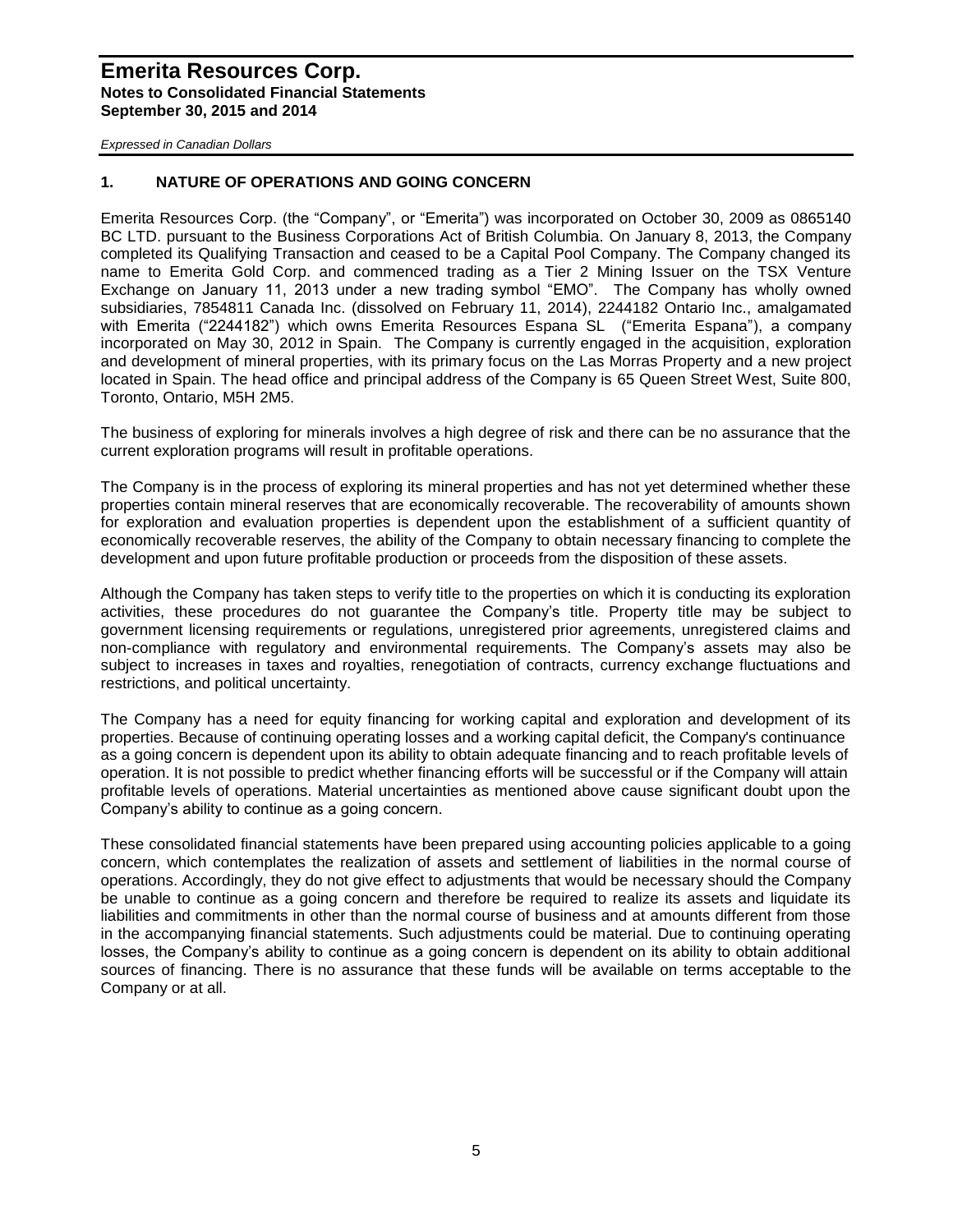*Expressed in Canadian Dollars*

# **2. SIGNIFICANT ACCOUNTING POLICIES**

#### *Statement of compliance*

These consolidated financial statements have been prepared in accordance with the International Financial Reporting Standards ("IFRS") as issued by the International Accounting Standards Board ("IASB") and include Interpretations of the International Financial Reporting Interpretations Committee ("IFRIC"). The policies set out were consistently applied to all the periods presented unless otherwise noted below.

#### *Basis of presentation*

These consolidated financial statements have been prepared using the accrual basis of accounting, except for cash flow information, and have been prepared using the historical cost basis. Furthermore, these consolidated financial statements are presented in Canadian dollars, which is the functional currency of the Company. All values are rounded to the nearest dollar.

These consolidated financial statements include the accounts of the Company, 7854811 Canada Inc., and Emerita Espana. All material intercompany transactions and balances between subsidiaries have been eliminated on consolidation.

#### *Approval of the consolidated financial statements*

These consolidated financial statements of the Company for the year ended September 30, 2015 were reviewed, approved and authorized for issue by the Board of Directors of the Company on January 28, 2016.

#### *Critical judgements and estimation uncertainties*

The preparation of financial statements in conformity with IFRS requires the Company's management to make judgments, estimates and assumptions about future events that affect the amounts reported in the financial statements and related notes to the financial statements. Although these estimates are based on management's best knowledge of the amount, event or actions, actual results may differ from those estimates.

The areas which require management to make significant judgments, estimates and assumptions in determining carrying values include, but are not limited to:

#### *Assets' carrying values and impairment charges*

In the determination of carrying values and impairment charges, management looks at the higher of recoverable amount or fair value less costs to sell in the case of assets and at objective evidence, significant or prolonged decline of fair value on financial assets indicating impairment. These determinations and their individual assumptions require that management make a decision based on the best available information at each reporting period.

#### *Capitalization of exploration and evaluation costs*

Management has determined that exploration and evaluation costs incurred during the years have future economic benefits and are economically recoverable. In making this judgement, management has assessed various sources of information including, but not limited to, the geologic and metallurgic information, operating management expertise and existing permits. See Note 4 for details of capitalized exploration and evaluation costs.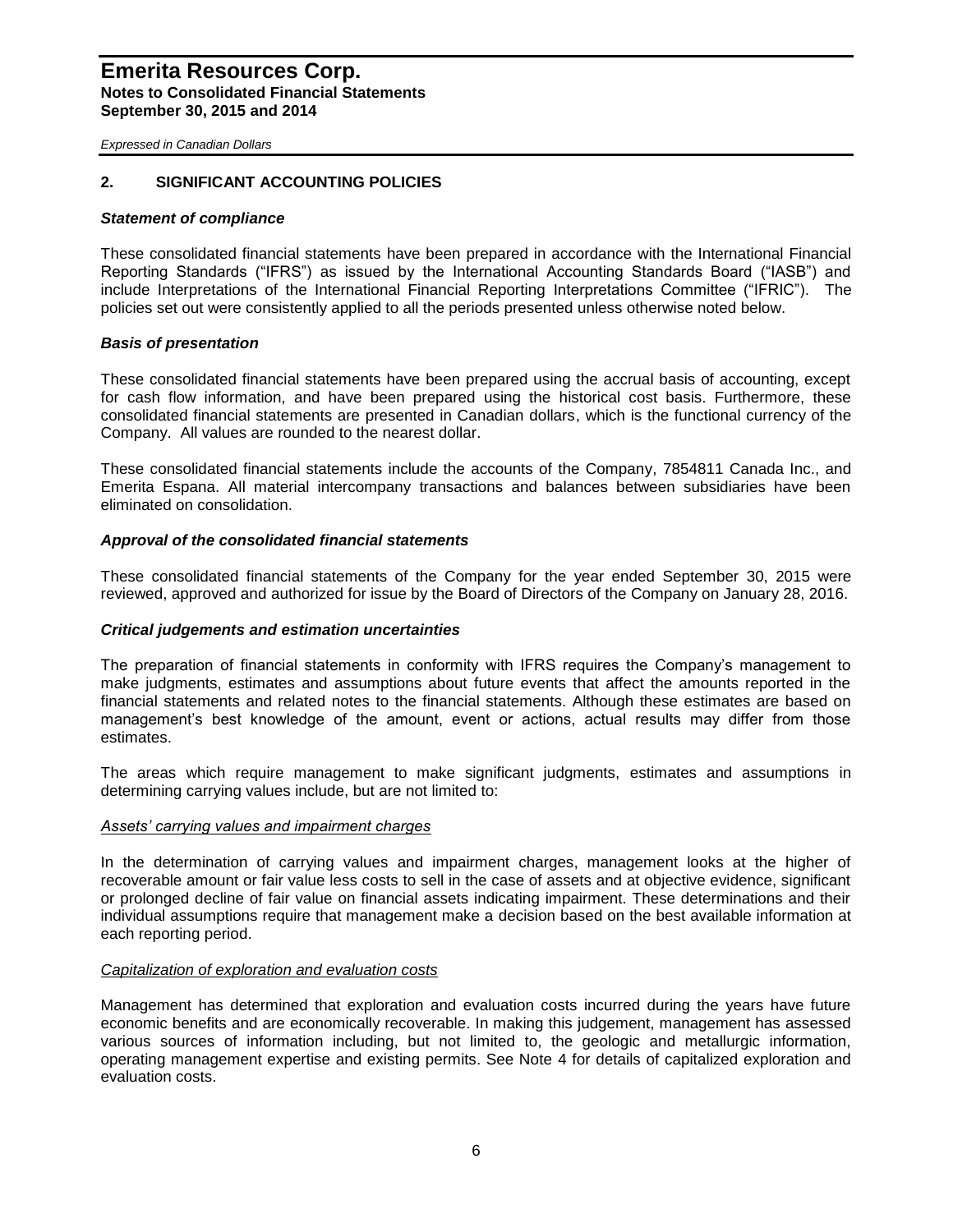*Expressed in Canadian Dollars*

# **2. SIGNIFICANT ACCOUNTING POLICIES (continued)**

### *Critical judgements and estimation uncertainties (continued)*

#### *Impairment of exploration and evaluation properties*

While assessing whether any indications of impairment exist for exploration and evaluation properties, consideration is given to both external and internal sources of information. Information the Company considers include changes in the market, economic and legal environment in which the Company operates that are not within its control and affect the recoverable amount of exploration and evaluation properties. Internal sources of information include the manner in which exploration and evaluation properties are being used or are expected to be used and indications of expected economic performance of the properties. Estimates include but are not limited to estimates of the discounted future cash flows expected to be derived from the Company's properties, costs to sell the properties and the appropriate discount rate. Reductions in metal price forecasts, increases in estimated future costs of production, increases in estimated future capital costs, reductions in the amount of recoverable mineral reserves and mineral resources and/or adverse current economics can result in a write-down of the carrying amounts of the Company's exploration and evaluation properties.

#### *Income taxes*

In assessing the probability of realizing income tax assets and valuing income tax liabilities, management makes estimates related to expectations of future taxable income, applicable tax planning opportunities, expected timing of reversals of existing temporary differences and the likelihood that tax positions taken will be sustained upon examination by applicable tax authorities. In making its assessments, management gives additional weight to positive and negative evidence that can be objectively verified. Estimates of future taxable income are based on forecasted cash flows from operations and the application of existing tax laws in each jurisdiction. The Company considers relevant tax planning opportunities that are within the Company's control, are feasible and are within management's ability to implement. Examination by applicable tax authorities is supported based on individual facts and circumstances of the relevant tax position examined in light of all available evidence. Where applicable tax laws and regulations are either unclear or subject to ongoing varying interpretations, it is reasonably possible that changes in these estimates can occur that materially affect the amounts of income tax assets recognized. Also, future changes in tax laws could limit the Company from realizing the tax benefits from the deferred tax assets. The Company reassesses unrecognized income tax assets at each reporting period.

#### *Equipment*

Equipment is stated at cost, less accumulated amortization and accumulated impairment losses. Cost comprises the fair value of consideration given to acquire or construct an asset and includes the direct charges associated with bringing the asset to the location and condition necessary for putting it into use.

When parts of an item of equipment have different useful lives, they are accounted for as separate items (major components) of equipment.

Equipment is recorded at cost. Amortization is provided on a straight-line basis over the estimated useful lives of the equipment using the following number of years:

| Office equipment  | 5 - 10 years |
|-------------------|--------------|
| Office furniture  | 5 - 10 years |
| Vehicle           | 5 years      |
| Computer software | 3 - 5 years  |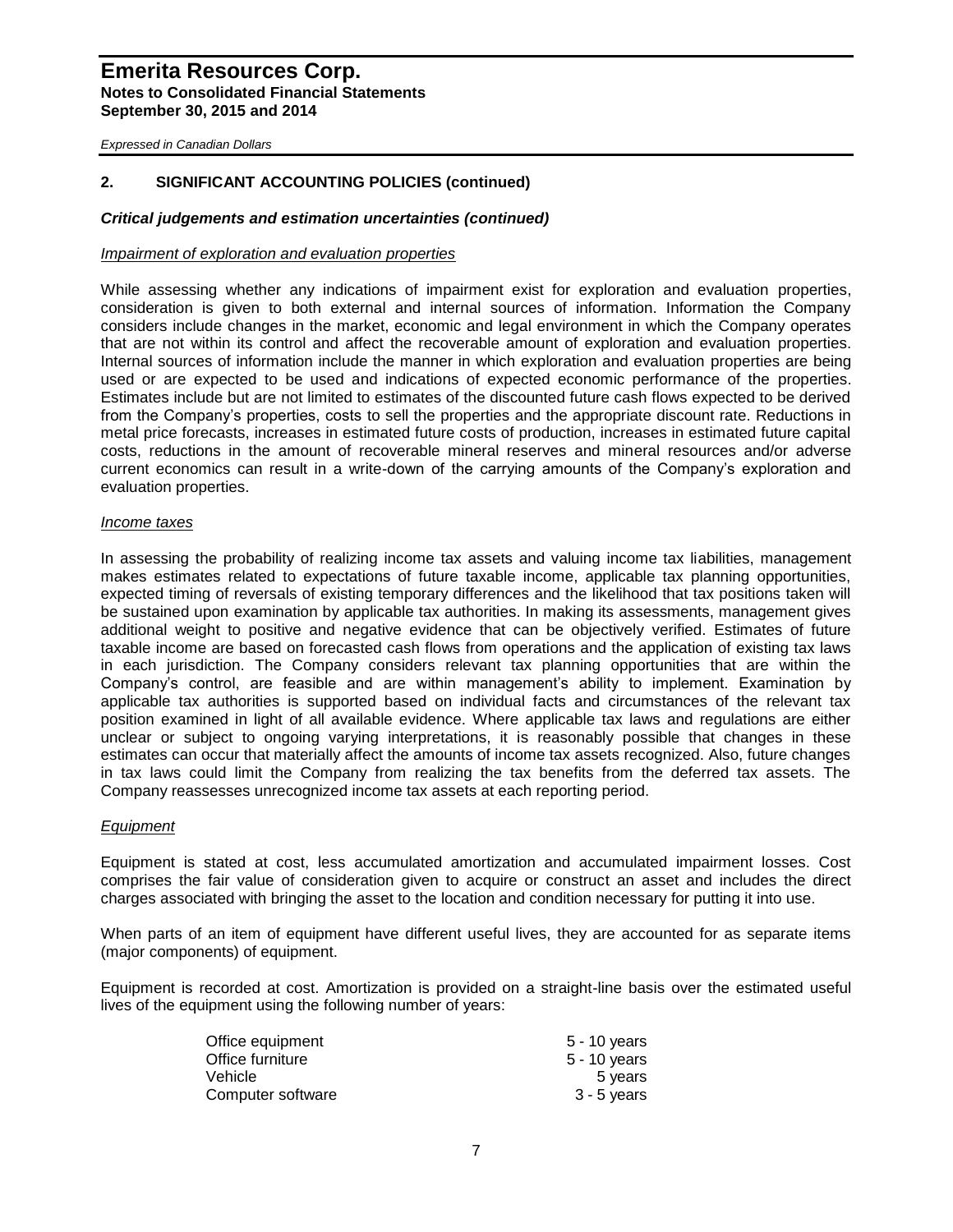*Expressed in Canadian Dollars*

# **2. SIGNIFICANT ACCOUNTING POLICIES (Continued)**

#### *Share-based payments*

Management determines costs for share-based payments using market-based valuation techniques. The fair value of the market-based share awards are determined at the date of grant using generally accepted valuation techniques. Assumptions are made and judgment used in applying valuation techniques. These assumptions and judgments include estimating the future volatility of the stock price, expected dividend yield, future employee turnover rates and future employee stock option exercise behaviors and corporate performance. Such judgments and assumptions are inherently uncertain. Changes in these assumptions affect the fair value estimates.

#### *Contingencies*

Refer to Note 12.

#### *Principles of consolidation*

These consolidated financial statements comprise the financial statements of the Company and its subsidiaries. Subsidiaries consist of entities over which the Company is exposed to, or has rights to, variable returns as well as the ability to affect those returns through the power to direct the relevant activities of the entity. Generally, the Company has a shareholding of more than one half of the voting rights in its subsidiaries. The effects of potential voting rights that are currently exercisable are considered when assessing whether control exists. Subsidiaries are fully consolidated from the date control is transferred to the Company, and are de-consolidated from the date control ceases. The financial statements include all the assets, liabilities, revenues, expenses and cash flows of the Company and its subsidiaries after eliminating inter-entity balances and transactions.

#### *Financial instruments*

#### *Financial assets*

The Company classifies its financial assets into one of the following categories, depending on the purpose for which the asset was acquired. The Company's accounting policy for each category is as follows:

*Fair value through profit or loss -* This category comprises derivatives, or assets acquired or incurred principally for the purpose of selling or repurchasing in the near term. They are carried in the statement of financial position at fair value with changes in fair value recognized in loss.

*Loans and receivables -* These assets are non-derivative financial assets with fixed or determinable payments that are not quoted in an active market. They are carried at amortized cost less any provision for impairment. Individually significant receivables are considered for impairment when they are past due or when other objective evidence is received that a specific counterparty will default. Any changes to the carrying amount of the asset, including impairment losses, are recognized in loss.

*Held-to-maturity investments* - These assets are non-derivative financial assets with fixed or determinable payments and fixed maturities that the Company's management has the positive intention and ability to hold to maturity. These assets are measured at amortized cost using the effective interest method. If there is objective evidence that the investment is impaired, determined by reference to external credit ratings and other relevant indicators, the financial asset is measured at the present value of estimated future cash flows. Any changes to the carrying amount of the investment, including impairment losses, are recognized in loss.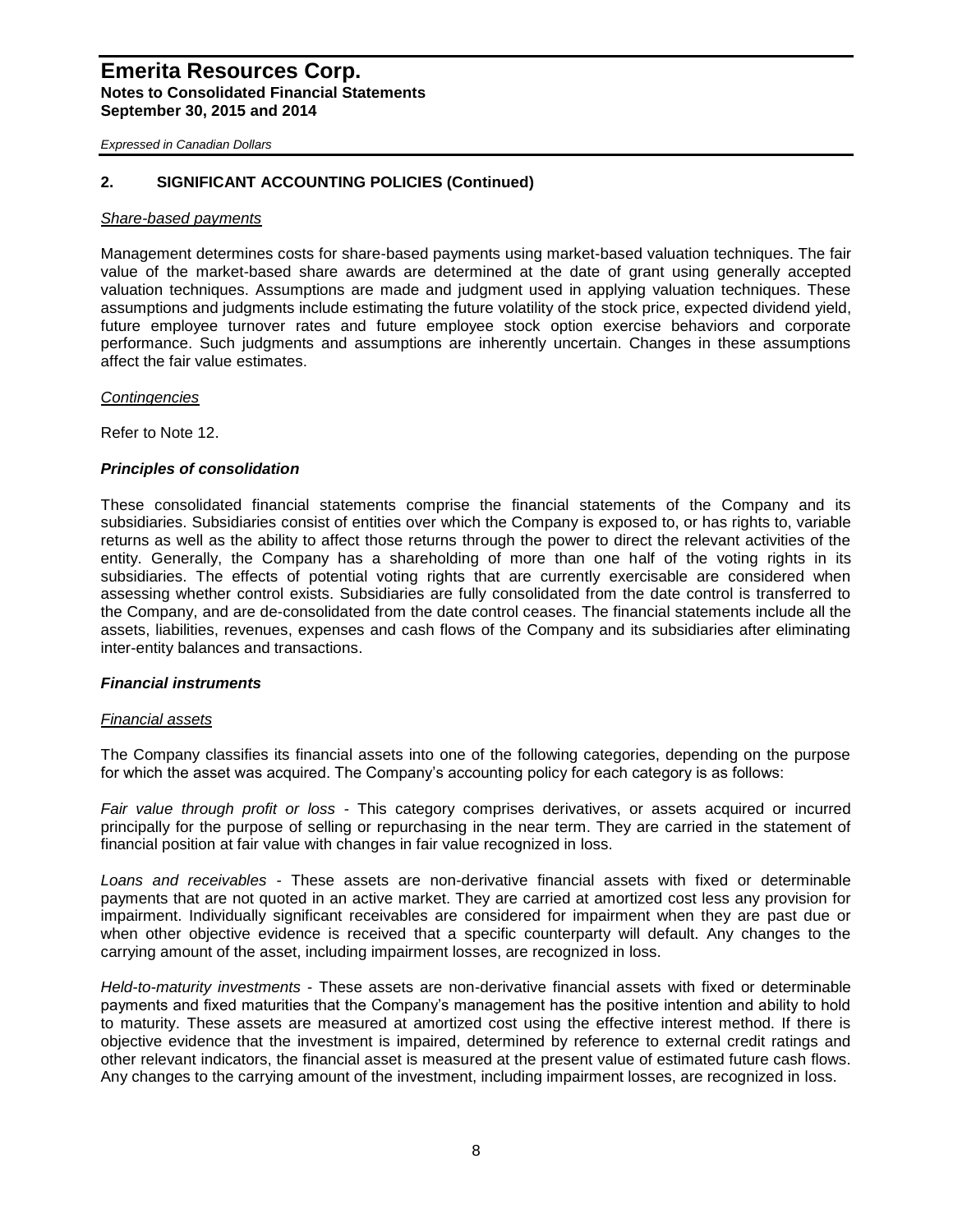*Expressed in Canadian Dollars*

# **2. SIGNIFICANT ACCOUNTING POLICIES (Continued)**

### *Financial instruments* **(Continued)**

#### *Financial assets (Continued)*

*Available-for-sale* - Non-derivative financial assets not included in the above categories are classified as available-for-sale. They are carried at fair value with changes in fair value recognized in other comprehensive income/loss. Where a decline in the fair value of an available-for-sale financial asset constitutes objective evidence of impairment, the amount of the loss is removed from accumulated other comprehensive loss and recognized in loss.

The Company assesses at each reporting date whether there is any objective evidence that a financial asset or a group of financial assets is impaired. A financial asset or a group of financial assets is deemed to be impaired if, and only if, there is objective evidence of impairment as a result of one or more events that have occurred after the initial recognition of the asset (an incurred "loss event") and that loss event has an impact on the estimated future cash flows of the financial asset or the group of financial assets that can be reliably estimated. Evidence of impairment may include indications that the debtors or a group of debtors is experiencing significant financial difficulty, default or delinquency in interest or principal payments, the probability that they will enter bankruptcy or other financial reorganization and where observable data indicate that there is a measurable decrease in the estimated future cash flows, such as changes in arrears or economic conditions that correlate with defaults.

The Company's financial assets are comprised of cash, which is classified as loans and receivables.

#### *Financial liabilities*

All financial liabilities are recognized initially at fair value and, in the case of loans and borrowings, directly attributable transaction costs. The Company classifies its financial liabilities into one of two categories, depending on the purpose for which the asset was acquired. The Company's accounting policy for each category is as follows:

*Fair value through profit or loss* - This category comprises derivatives, or liabilities acquired or incurred principally for the purpose of selling or repurchasing in the near term. They are carried in the statement of financial position at fair value with changes in fair value recognized in loss.

*Other financial liabilities* - After initial recognition, other financial liabilities are subsequently measured at amortized cost using the effective interest rate method. Gains and losses are recognized in loss when the liabilities are derecognized, as well as through the effective interest rate amortization process. Amortized cost is calculated by taking into account any discount or premium on acquisition and fees or costs that are an integral part of the effective interest rate method. The amortization of the effective interest is included in other items in loss.

The Company's financial liabilities are comprised of accounts payable and accrued liabilities, and are classified as other financial liabilities.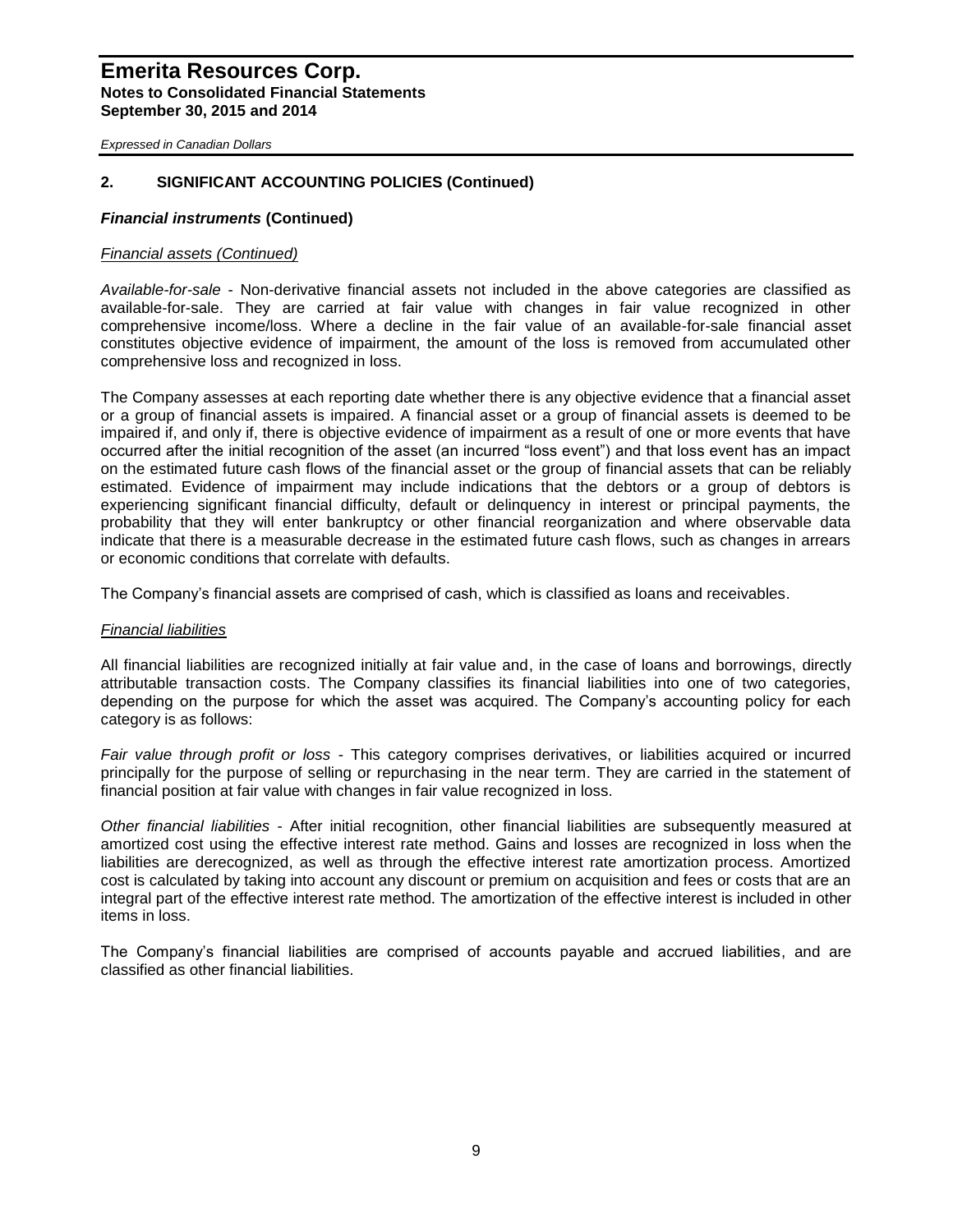*Expressed in Canadian Dollars*

# **2. SIGNIFICANT ACCOUNTING POLICIES (Continued)**

### *Financial instruments* **(Continued)**

#### *Derecognition*

A financial liability is derecognized when the obligation under the liability is discharged or cancelled or expires. When an existing financial liability is replaced by another from the same lender on substantially different terms, or the terms of an existing liability are substantially modified, such an exchange or modification is treated as a derecognition of the original liability and the recognition of a new liability, and the difference in the respective carrying amounts is recognized in loss.

#### *Fair value of financial instruments*

The fair value of financial instruments that are traded in active markets at each reporting date is determined by reference to quoted market prices or dealer price quotations. For financial instruments not traded in an active market, the fair value is determined using appropriate valuation techniques. Such techniques may include using recent arm's length market transactions; reference to the current fair value of another instrument that is substantially the same; discounted cash flow analysis or other valuation models.

#### *Exploration and evaluation properties*

Expenditures on exploration and evaluation activities, including costs incurred to acquire and secure exploration property licenses, are capitalized to exploration and evaluation properties.

Project evaluation expenses included in net loss relate to the initial search for deposits with economic potential and to detailed assessments of deposits or other projects that have been identified as having economic potential.

Management reviews the carrying value of capitalized exploration and evaluation costs at least annually. The review is based on the Company's intentions for development of the undeveloped property. Subsequent recovery of the resulting carrying value depends on successful development or sale of the undeveloped project. If a project does not prove viable, all irrecoverable costs associated with the project net of any impairment provisions are written off to loss.

The recoverability of amounts shown for exploration and evaluation properties is dependent upon the discovery of economically recoverable reserves, the ability of the Company to obtain financing to complete development of the properties, and on future production or proceeds of disposition.

Costs recovered in excess of the carrying amount are recognized in loss.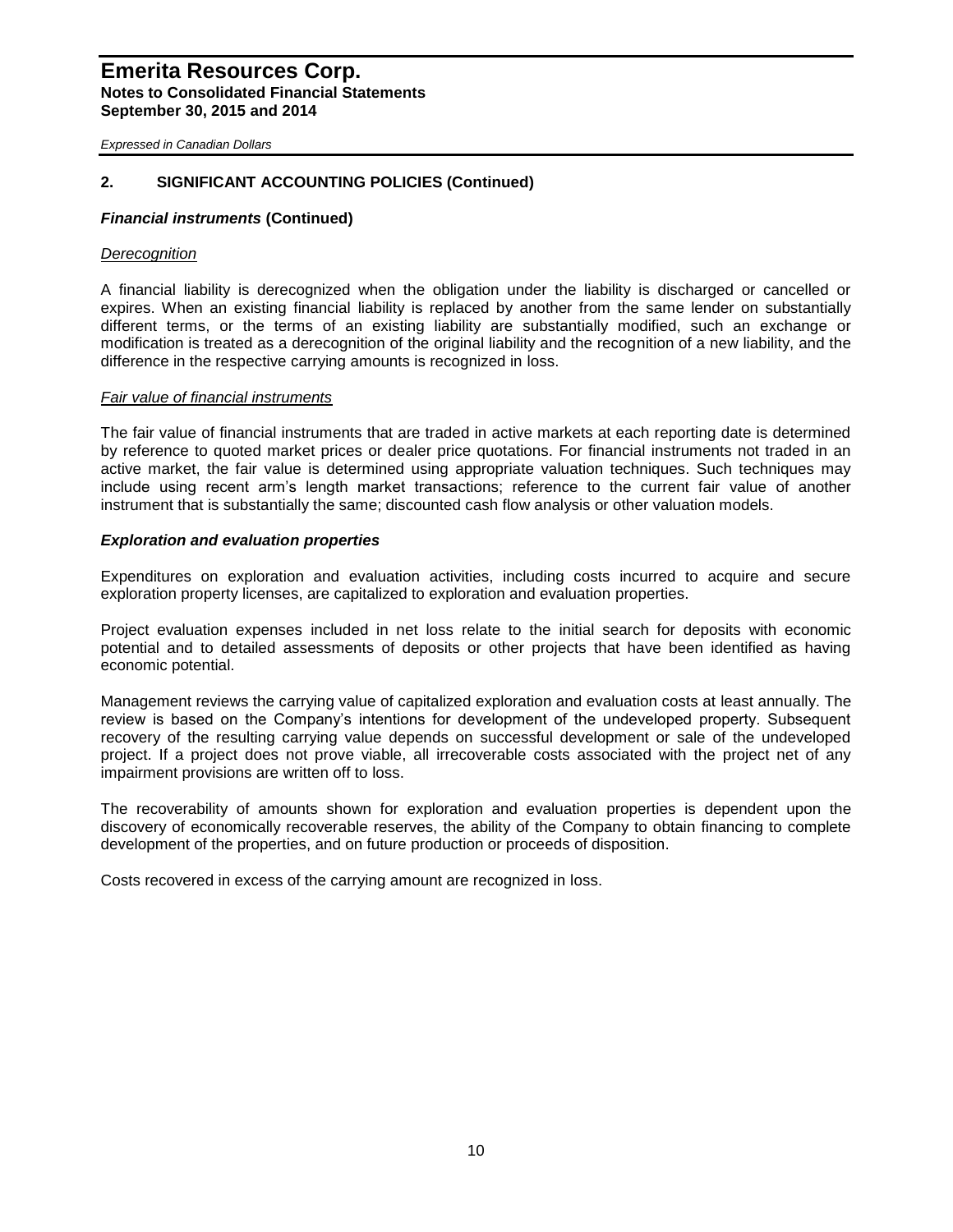*Expressed in Canadian Dollars*

# **2. SIGNIFICANT ACCOUNTING POLICIES (Continued)**

#### *Development assets*

When economically viable reserves have been determined and the decision to proceed with development has been approved, the expenditures related to development and construction are capitalized as construction-in-progress and classified as a component of property, plant and equipment. Costs associated with the commissioning of new assets incurred in the period before they are operating in the way intended by management, are capitalized. Development expenditure is net of the proceeds of the sale of metals from ore extracted during the development phase. Interest on borrowings related to the construction and development of assets are capitalized until substantially all the activities required to make the asset ready for its intended use are complete.

#### *Issued capital*

Common shares are classified as equity. Transaction costs directly attributable to the issue of common shares and share options are recognized as a deduction from equity, net of any tax effects.

#### *Foreign currencies*

The presentation and functional currency of the Company and its subsidiaries is the Canadian dollar.

Transactions in currencies other than the functional currency are recorded at the rates of exchange prevailing on the dates of the transactions. At each reporting date, monetary assets and liabilities that are denominated in foreign currencies are translated at the rates prevailing at the date of the statement of financial position. Exchange differences are recognized in operations in the period in which they arise.

#### *Income taxes*

Any income tax on profit or loss for the period presented comprises current and deferred tax. Income tax is recognized in profit or loss except to the extent that it relates to items recognized directly in equity or other comprehensive income/loss, in which case the income tax is recognized in equity or other comprehensive income/loss.

Current tax is the expected tax payable on the taxable income for the year, using tax rates enacted, or substantively enacted, at the end of the reporting period, and any adjustment to tax payable in respect of previous years. Current tax assets and current tax liabilities are only offset if a legally enforceable right exists to set off the amounts, and the Company intends to settle on a net basis, or to realize the asset and settle the liability simultaneously. Deferred tax is provided for temporary differences between the carrying amounts of assets and liabilities for financial reporting purposes and the amounts used for taxation purposes. Temporary differences are not provided for the initial recognition of assets or liabilities that affect neither accounting nor taxable profit. The amount of deferred tax provided is based on the expected manner of realization or settlement of the carrying amount of assets and liabilities, on a non-discounted basis using tax rates at the end of the reporting period applicable to the period of expected realization. A deferred tax asset is recognized only to the extent that it is probable that future taxable profits will be available against which the asset can be utilized.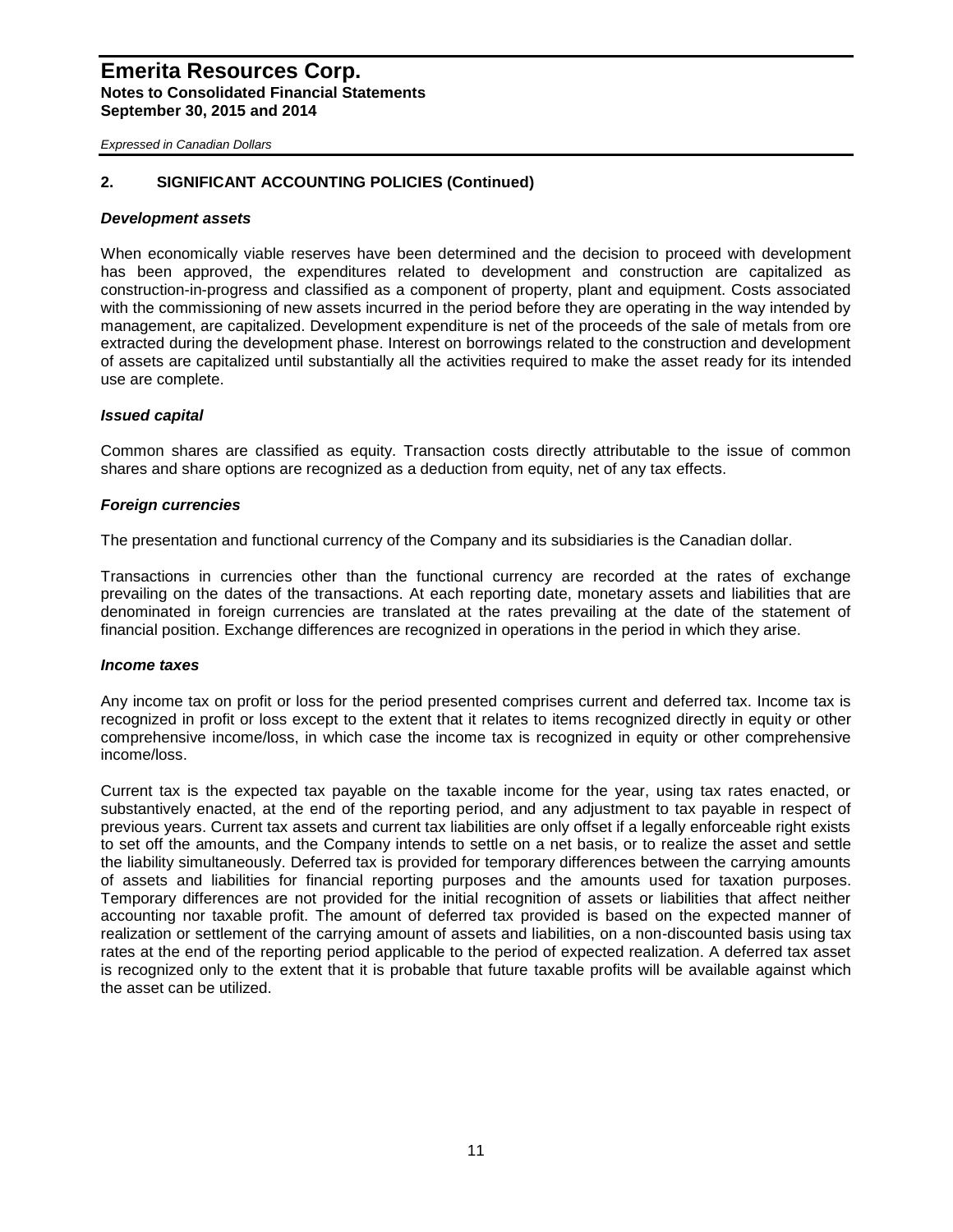*Expressed in Canadian Dollars*

# **2. SIGNIFICANT ACCOUNTING POLICIES (Continued)**

#### *Share-based payments*

Equity-settled share-based payments to employees and others providing similar services are measured at the fair value of the equity instruments at the grant date. Details regarding the determination of the fair value of equity settled share-based transactions are set out in the equity reserves note.

The fair value determined at the grant date of the equity-settled share-based payments is expensed on a graded vesting basis over the period during which the employee becomes unconditionally entitled to equity instruments, based on the Company's estimate of equity instruments that will eventually vest. At the end of each reporting period, the Company revises its estimate of the number of equity instruments expected to vest. The impact of the revision of the original estimates, if any, is recognized in profit or loss such that the cumulative expense reflects the revised estimate, with a corresponding adjustment to the equity reserve.

Equity-settled share-based payment transactions with parties other than employees are measured at the fair value of the goods or services received, except where that fair value cannot be estimated reliably, in which case they are measured at the fair value of the equity instruments granted, measured at the date the entity obtains the goods or the counterparty renders the service.

For those options and warrants that expire after vesting, the recorded value is transferred to deficit.

#### *Loss per share*

The Company presents basic and diluted loss per share data for its common shares, calculated by dividing the loss attributable to common shareholders of the Company by the weighted average number of common shares outstanding during the period. The diluted loss per share calculation assumes that any proceeds from the exercise of dilutive stock options and warrants would be used to repurchase common shares at the average market price during the period, with the incremental number of shares being included in the denominator of the diluted loss per share calculation. Diluted loss per share does not adjust the loss attributable to common shareholders or the weighted average number of common shares outstanding when the effect is anti-dilutive. All of the Company's outstanding stock options and warrants were anti-dilutive for the years ended September 30, 2015 and 2014.

#### *Impairment of non-financial assets*

The carrying values of capitalized exploration and evaluation properties and equipment are assessed for impairment when indicators of such impairment exist. If any indication of impairment exists an estimate of the asset's recoverable amount is calculated. The recoverable amount is determined as the higher of the fair value less costs to sell for the asset and the asset's value in use.

Impairment is determined for an individual asset, unless the asset does not generate cash inflows that are largely independent of those from other assets or groups of assets. If this is the case, the individual assets of the Company are grouped together into cash generating units ("CGUs") for impairment purposes. Such CGUs represent the lowest level for which there are separately identifiable cash inflows that are largely independent of the cash flows from other assets or other groups of assets. This generally results in the Company evaluating its non-financial assets on a geographical basis.

If the carrying amount of the asset exceeds its recoverable amount, the asset is impaired and an impairment loss is charged to loss so as to reduce the carrying amount to its recoverable amount.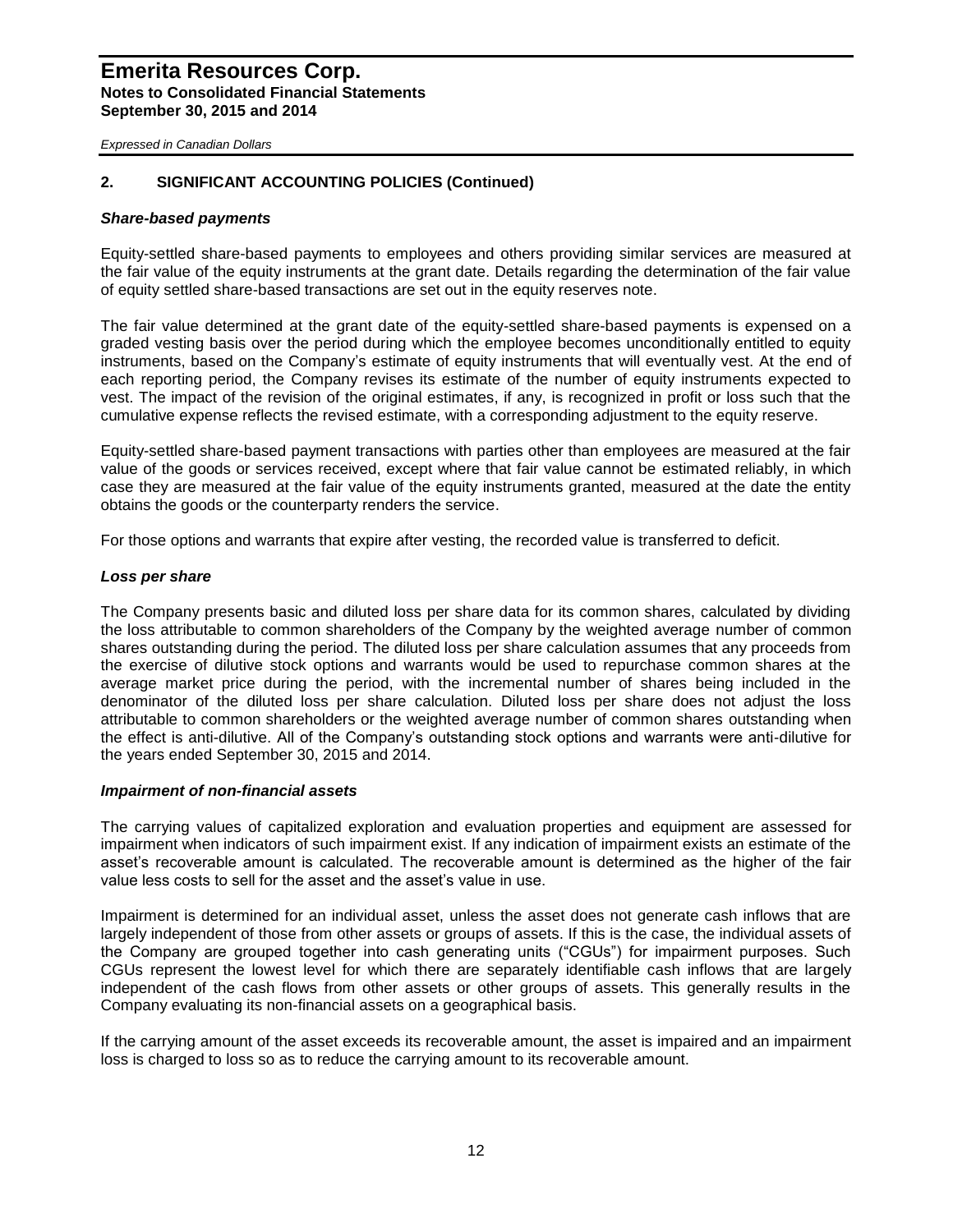*Expressed in Canadian Dollars*

# **2. SIGNIFICANT ACCOUNTING POLICIES (Continued)**

## *Impairment of non-financial assets (Continued)*

A previously recognized impairment loss is reversed only if there has been a change in the estimates used to determine the asset's recoverable amount since the last impairment loss was recognized. If this is the case, the carrying amount of the asset is increased to its recoverable amount. The increased amount cannot exceed the carrying amount that would have been determined, net of depreciation/amortization, had no impairment loss been recognized for the asset in prior years. Such reversal is recognized in loss.

#### *Rehabilitation provision*

The Company records the present value of estimated costs of legal and constructive obligations required to restore operating locations in the period in which the obligation is incurred. The nature of these restoration activities includes dismantling and removing structures, rehabilitating mines and tailings dams, dismantling operating facilities, closure of plant and waste sites, and restoration, reclamation and re-vegetation of affected areas.

The obligation generally arises when the asset is installed or the ground / environment is disturbed at the production location. When the liability is initially recognized, the present value of the estimated cost is capitalized by increasing the carrying amount of the related mining assets to the extent that it was incurred prior to the production of related ore. Over time, the discounted liability is increased for the change in present value based on the discount rates that reflect current market assessments and the risks specific to the liability. The periodic unwinding of the discount is recognized in operations as a finance cost. Additional disturbances or changes in rehabilitation costs will be recognized as additions or charges to the corresponding assets and rehabilitation liability when they occur. For closed sites, changes to estimated costs are recognized immediately in loss.

The Company does not currently have any such significant legal or constructive obligations and therefore, no rehabilitation provision has been recorded as at September 30, 2015 or 2014.

## *Changes in Accounting Policies*

The Company has adopted the following new standards, along with any consequential amendments, effective October 1, 2014. Changes were made in accordance with the applicable transitional provisions.

IAS 32 – Financial Instruments: Presentation ("IAS 32") was amended by the IASB in December 2011 to clarify certain aspects of the requirements on offsetting. The amendments focus on the criterion that an entity currently has a legally enforceable right to set off the recognized amounts and the criterion that an entity intends either to settle on a net basis, or to realize the asset and settle the liability simultaneously. The adoption of this standard did not result in any changes to the Company's consolidated financial statements.

IAS 36 – Impairments of Assets ("IAS 36") was amended by the IASB in May 2013 to clarify the requirements to disclose the recoverable amounts of impaired assets and require additional disclosures about the measurement of impaired assets when the recoverable amount is based on fair value less costs of disposal, including the discount rate when a present value technique is used to measure the recoverable amount. The adoption of this standard did not result in any changes to the Company's consolidated financial statements.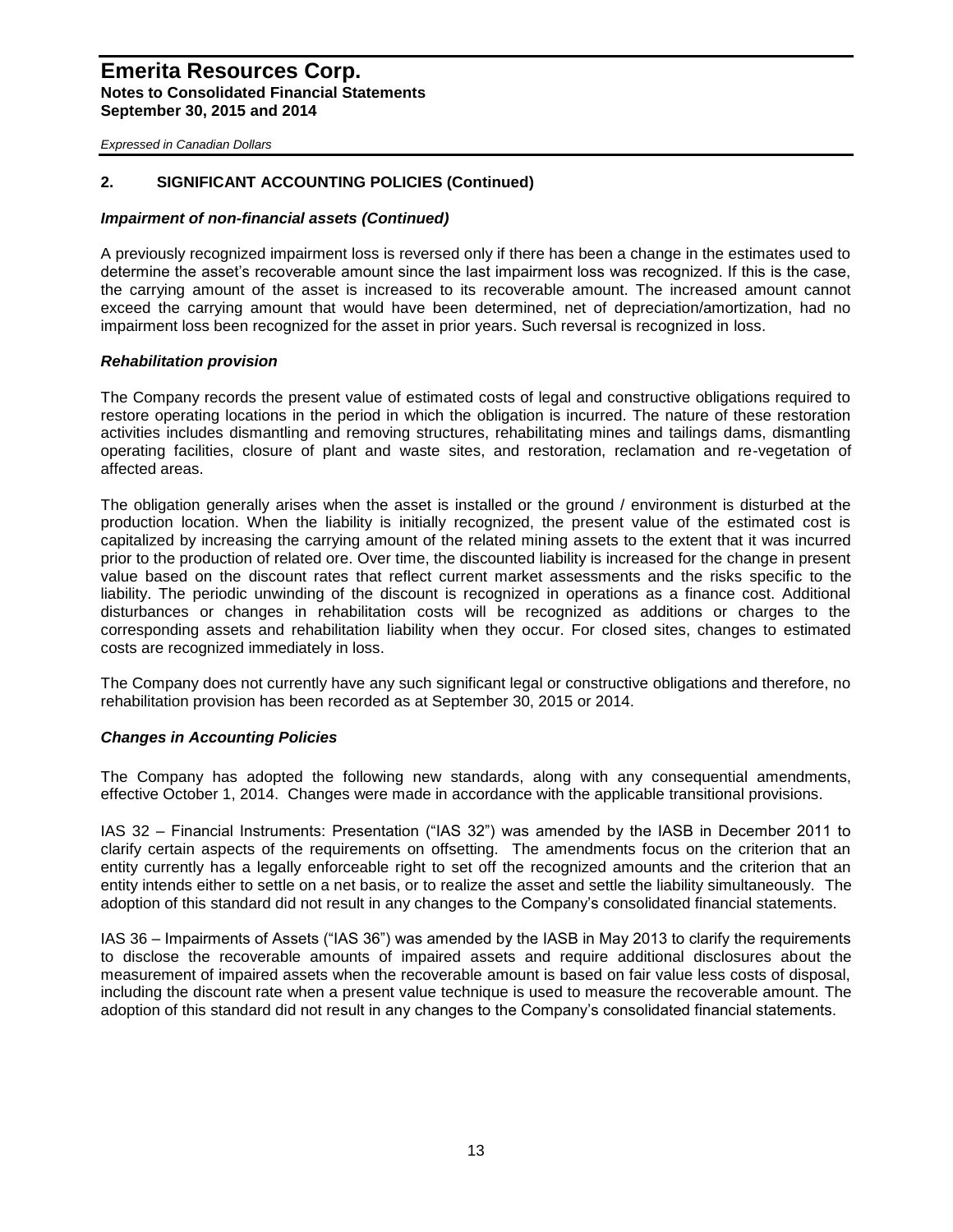*Expressed in Canadian Dollars*

# **2. SIGNIFICANT ACCOUNTING POLICIES (Continued)**

#### *Future accounting changes*

Certain new standards, interpretations, amendments and improvements to existing standards were issued by the IASB or IFRIC that are mandatory for fiscal years of the Company beginning October 1, 2015 or later. Updates that are not applicable or are not consequential to the Company have been excluded thereof. The Company has not yet determined the impact of the following on its consolidated financial statements.

IFRS 7 – Financial Instruments: Disclosures ("IFRS 7") was amended in September 2014 to clarify whether a servicing contract is continuing involvement in a transferred asset for purposes of determining the disclosures required. IFRS 7 was also amended to clarify that the additional disclosures relating to offsetting are not specifically required for interim periods unless required by IAS 34. The amendments are effective for annual periods beginning on or after January 1, 2016.

IFRS 9 – Financial Instruments ("IFRS 9") was issued by the IASB in November 2009 with additions in October 2010 and May 2013 and will replace IAS 39 Financial Instruments: Recognition and Measurement ("IAS 39"). IFRS 9 uses a single approach to determine whether a financial asset is measured at amortized cost or fair value, replacing the multiple rules in IAS 39. The approach in IFRS 9 is based on how an entity manages its financial instruments in the context of its business model and the contractual cash flow characteristics of the financial assets. Most of the requirements in IAS 39 for classification and measurement of financial liabilities were carried forward unchanged to IFRS 9, except that an entity choosing to measure a financial liability at fair value will present the portion of any change in its fair value due to changes in the entity's own credit risk in other comprehensive income, rather than within profit or loss. The new standard also requires a single impairment method to be used, replacing the multiple impairment methods in IAS 39. IFRS 9 is effective for annual periods beginning on or after January 1, 2018. Earlier adoption is permitted.

IFRS 10 – Consolidated Financial Statements ("IFRS 10") and IAS 28 – Investments in Associates and Joint Ventures ("IAS 28") were amended in September 2014 to address a conflict between the requirements of IAS 28 and IFRS 10 and clarify that in a transaction involving an associate or joint venture, the extent of gain or loss recognition depends on whether the assets sold or contributed constitute a business. The effective date of these amendments is yet to be determined, however early adoption is permitted.

IFRS 11 - Joint Arrangements ("IFRS 11") was amended in May 2014 to require business combination accounting to be applied to acquisitions of interests in a joint operation that constitute a business. The amendments are effective for annual periods beginning on or after January 1, 2016.

IAS 1 – Presentation of Financial Statements ("IAS 1") was amended in December 2014 in order to clarify, among other things, that information should not be obscured by aggregating or by providing immaterial information, that materiality consideration apply to all parts of the financial statements and that even when a standard requires a specific disclosure, materiality considerations do apply. The amendments are effective for annual periods beginning on or after January 1, 2016.

IAS 12 – Income Taxes ("IAS 12") was amended in January 2016 to clarify that, among other things, unrealized losses on debt instruments measured at fair value and measured at cost for tax purposes give rise to a deductible temporary difference regardless of whether the debt instrument's holder expects to recover the carrying amount of the debt instrument by sale or by use; the carrying amount of an asset does not limit the estimation of probable future taxable profits; and estimates for future taxable profits exclude tax deduction resulting from the reversal of deductible temporary differences. The amendments are effective for annual periods beginning on or after January 1, 2017. Earlier adoption is permitted.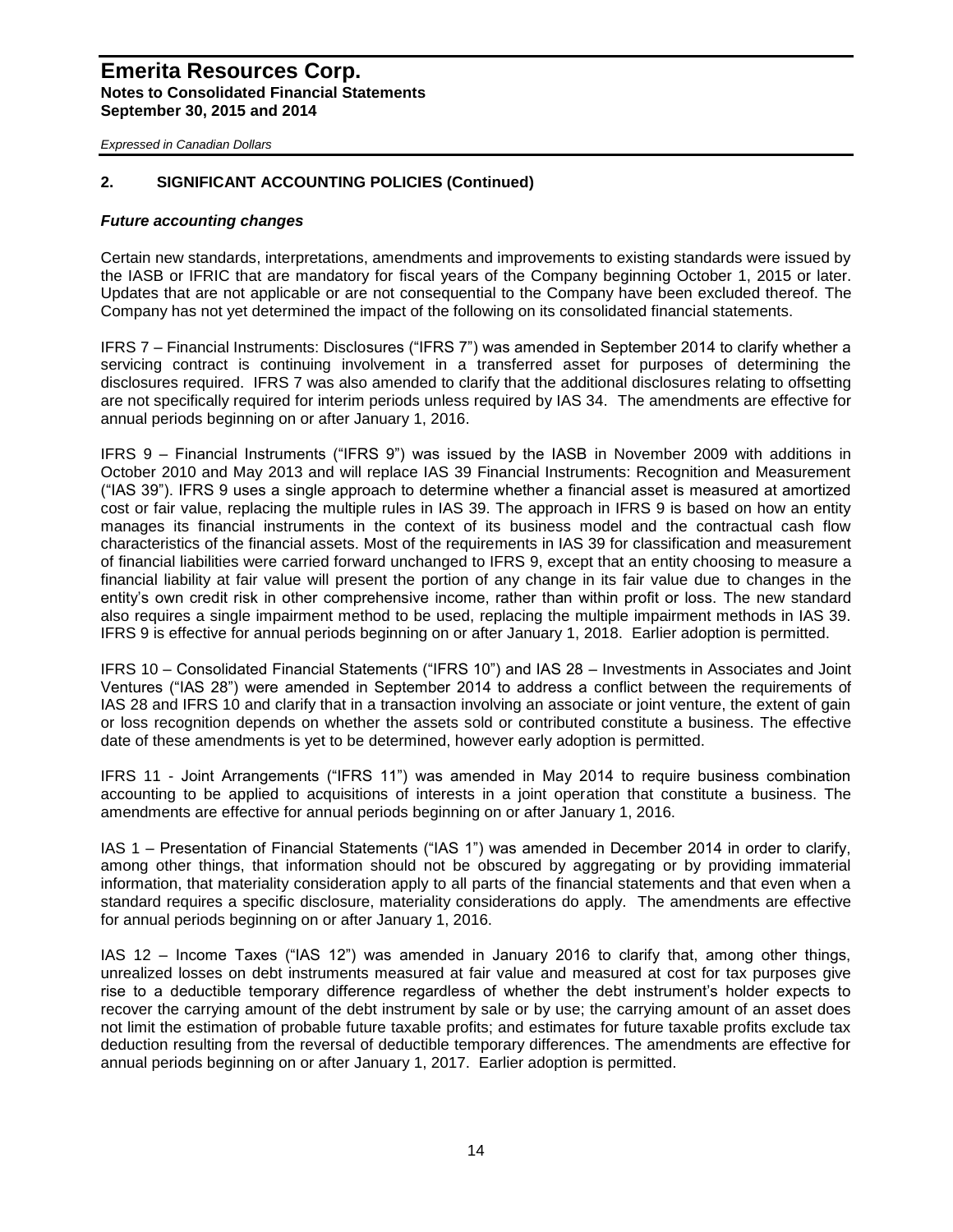*Expressed in Canadian Dollars*

# **3. EQUIPMENT**

|                                                   |                                |    | Office Equipment Office Furniture |    | Software                 |    | Vehicle                  |    | Total  |
|---------------------------------------------------|--------------------------------|----|-----------------------------------|----|--------------------------|----|--------------------------|----|--------|
| Cost as at September 30, 2013                     | \$<br>$\overline{\phantom{a}}$ | \$ | $\overline{\phantom{a}}$          | \$ | $\overline{\phantom{a}}$ | \$ | $\overline{\phantom{a}}$ | \$ |        |
| Additions, 2014                                   | 16,737                         |    | 18,253                            |    | 1,881                    |    | 13,762                   | S  | 50,633 |
| Cost as at September 30, 2014                     | 16,737                         |    | 18,253                            |    | 1,881                    |    | 13,762                   | Ś  | 50,633 |
| Additions, 2015                                   |                                |    |                                   |    |                          |    |                          | S  |        |
| Cost as at September 30, 2015                     | 16,737                         |    | 18,253                            |    | 1,881                    |    | 13,762                   |    | 50,633 |
|                                                   |                                |    |                                   |    |                          |    |                          |    |        |
| Accumulated amortization as at September 30, 2013 |                                |    |                                   |    |                          |    | $\sim$                   | \$ |        |
| Charge for the year, 2014                         | 6,197                          |    | 2,770                             |    | 578                      |    | 2,751                    | S  | 12,296 |
| Accumulated amortization as at September 30, 2014 | 6,197                          |    | 2,770                             |    | 578                      |    | 2,751                    | S  | 12,296 |
| Charge for the year, 2015                         | 4,184                          |    | 1,826                             |    | 620                      |    | 2,202                    | S  | 8,832  |
| Accumulated amortization as at September 30, 2015 | 10,381                         |    | 4,596                             |    | 1,198                    |    | 4,953                    |    | 21,128 |
|                                                   |                                |    |                                   |    |                          |    |                          |    |        |
| Net book value as at September 30, 2014           | 10,540                         |    | 15,483                            | S  | 1,303                    | Ŝ  | 11,011                   | S  | 38,337 |
| Net book value as at September 30, 2015           | 6,356                          | S  | 13,657                            | S  | 683                      | S  | 8,809                    | S  | 29,505 |

# **4. EXPLORATION AND EVALUATION PROPERTIES**

|                                          |                 | Las Morras Peña Encina |           |
|------------------------------------------|-----------------|------------------------|-----------|
|                                          | <b>Property</b> | <b>Property</b>        | Total     |
|                                          |                 | S                      | \$        |
| Balance, September 30, 2014              | 867,841         | 111,066                | 978,907   |
| Cost incurred during the year:           |                 |                        |           |
| Land management fees, taxes and permits  | 27,514          |                        | 27,514    |
| Labour, contract geologists, prospectors | 34,197          |                        | 34,197    |
| Field expenses                           | 15,532          |                        | 15,532    |
| Sample analysis                          | 4,295           |                        | 4,295     |
| Technical reports                        | 8,750           |                        | 8,750     |
| Travel, meals and accommodations         | 7,905           |                        | 7,905     |
| Vehicle and fuel                         | 567             |                        | 567       |
| Overhead - Project office Sevilla        | 25,233          |                        | 25,233    |
| Write off                                |                 | (111,066)              | (111,066) |
| Balance, September 30, 2015              | 991,834         |                        | 991.834   |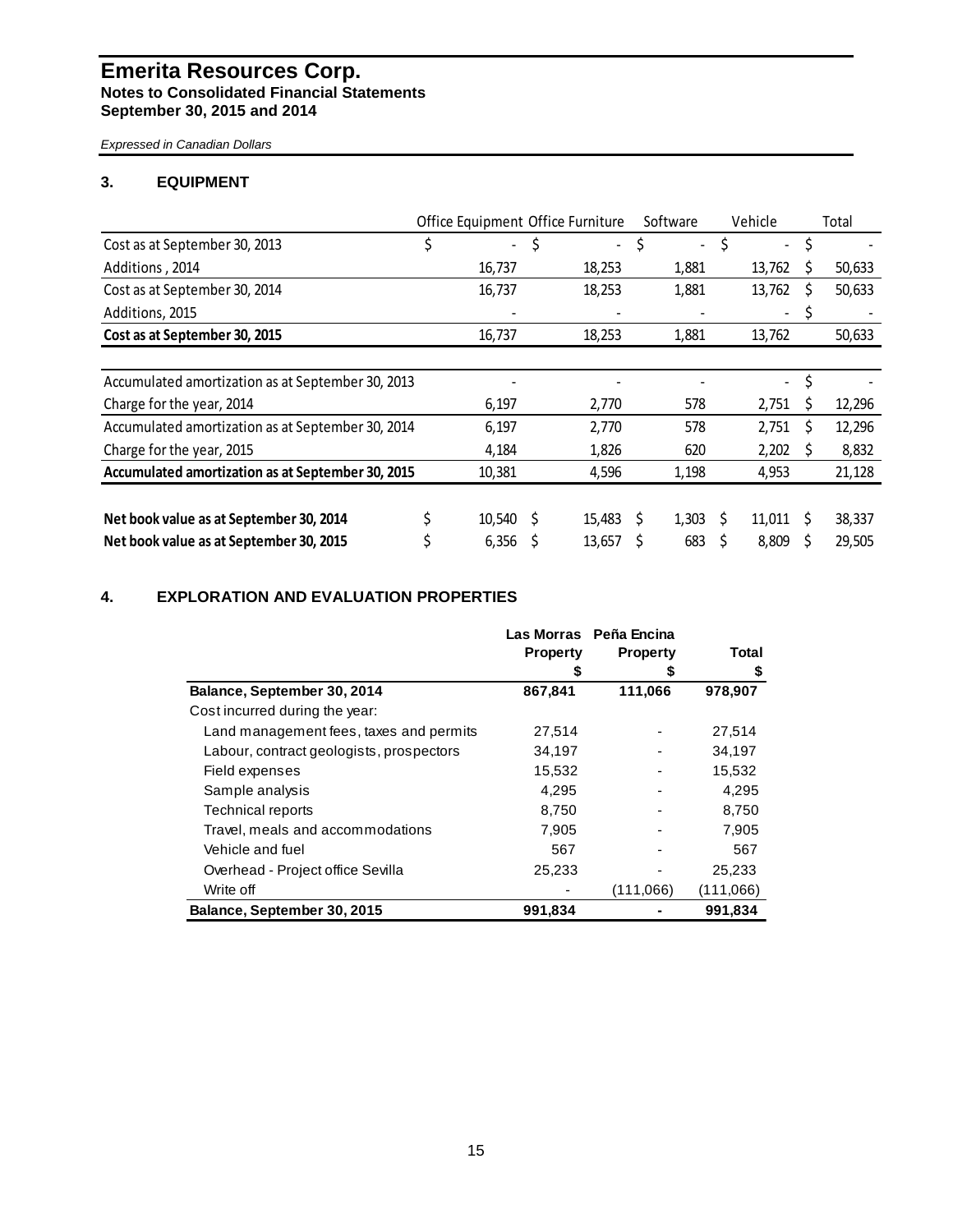*Expressed in Canadian Dollars*

# **4. EXPLORATION AND EVALUATION PROPERTIES (Continued)**

|                                                | Las Morras      | Peña Encina Los Vieros Sierra Alta |                 |                 |          |
|------------------------------------------------|-----------------|------------------------------------|-----------------|-----------------|----------|
|                                                | <b>Property</b> | <b>Property</b>                    | <b>Property</b> | <b>Property</b> | Total    |
|                                                |                 |                                    |                 |                 |          |
| Balance, September 30, 2013                    | 710,140         | 24,384                             | 2,657           |                 | 737,181  |
| Cost incurred during the year:                 |                 |                                    |                 |                 |          |
| Land management fees, taxes and permits        | 63,297          | 6,273                              |                 |                 | 69,570   |
| Labour, contract geologists, prospectors       | 63,916          | 8,240                              |                 |                 | 72,156   |
| Field expenses                                 | 4,410           | 554                                |                 | 14,122          | 19,086   |
| Sample analysis                                | (6, 479)        |                                    |                 |                 | (6, 479) |
| <b>Technical reports</b>                       | 17,842          | 62,901                             |                 |                 | 80,743   |
| Travel, meals and accommodations               | 4.824           | 702                                |                 |                 | 5,526    |
| Overhead - Project office Sevilla              | 43.416          | 22,094                             |                 | 5,469           | 70,979   |
| Property, plant and equipment reclassification | (33,525)        | (14,082)                           |                 |                 | (47,607) |
| Write down                                     |                 |                                    | (2,657)         | (19, 591)       | (22,248) |
| Balance, September 30, 2014                    | 867,841         | 111,066                            |                 |                 | 978.907  |

The Company has valid permits for two gold exploration properties. Among the two properties, one being Las Morras, located in the Extremadura region, Spain, and one being Sierra Alta, located in the Asturias region in Northwestern Spain. Each of the properties is comprised of exploration permits that were issued by the Extremadura regulatory authorities and the Asturias regulatory authorities respectively.

- The original permit for Las Morras Property is comprised of 230 claims, totaling approximately 7,000 hectares. The permit for Las Morras was granted in 2012 and expired on April 17, 2015 but was renewable for an additional three year term. The Company applied for an additional three year term and received approval of the renewal for a period of two years on August 20, 2015. This Property is located in the eastern part of the Badajoz Province of Spain. In 2013, the Company applied for five additional permits around the Las Morras Project area in the Extremadura Region. Between November 2014 and January 2015, the company received notice from the Extremadura Region authorities that these five additional permits had been granted. The additional permits covered areas of Matillas, La Macheula, El Alandre, Matajarda and Garbayuela. As a result of difficult financing conditions, the Company decided to cancel these additional permits on March 12, 2015.
- The Peña Encina Property is comprised of one exploration permit that expired on April 18, 2015 but is renewable for an additional three year term. This Property is located in La Codesera District in Spain. The Company has not applied for a renewal of this property and has formally removed it from its portfolio of mineral properties. For this reason it has written down the full value of the property as at March 31, 2015.
- The Sierra Alta Property is comprised of one exploration permit which consists of 90 mining claims comprising 2,700 hectares in the Asturias region in northwestern Spain. The Company applied for the permit on November 18, 2013 and received notice that the property had been granted on July 8, 2015 through the publication of the granting in the regional gazette. From that date, the concession is valid for a three year term and is renewable for equal and successive periods of three years. The permit will expire in July 2018. As at September 30, 2014, the Company wrote off the property to \$nil given the uncertainty of the future development as a result of the formal notice of grant being outstanding.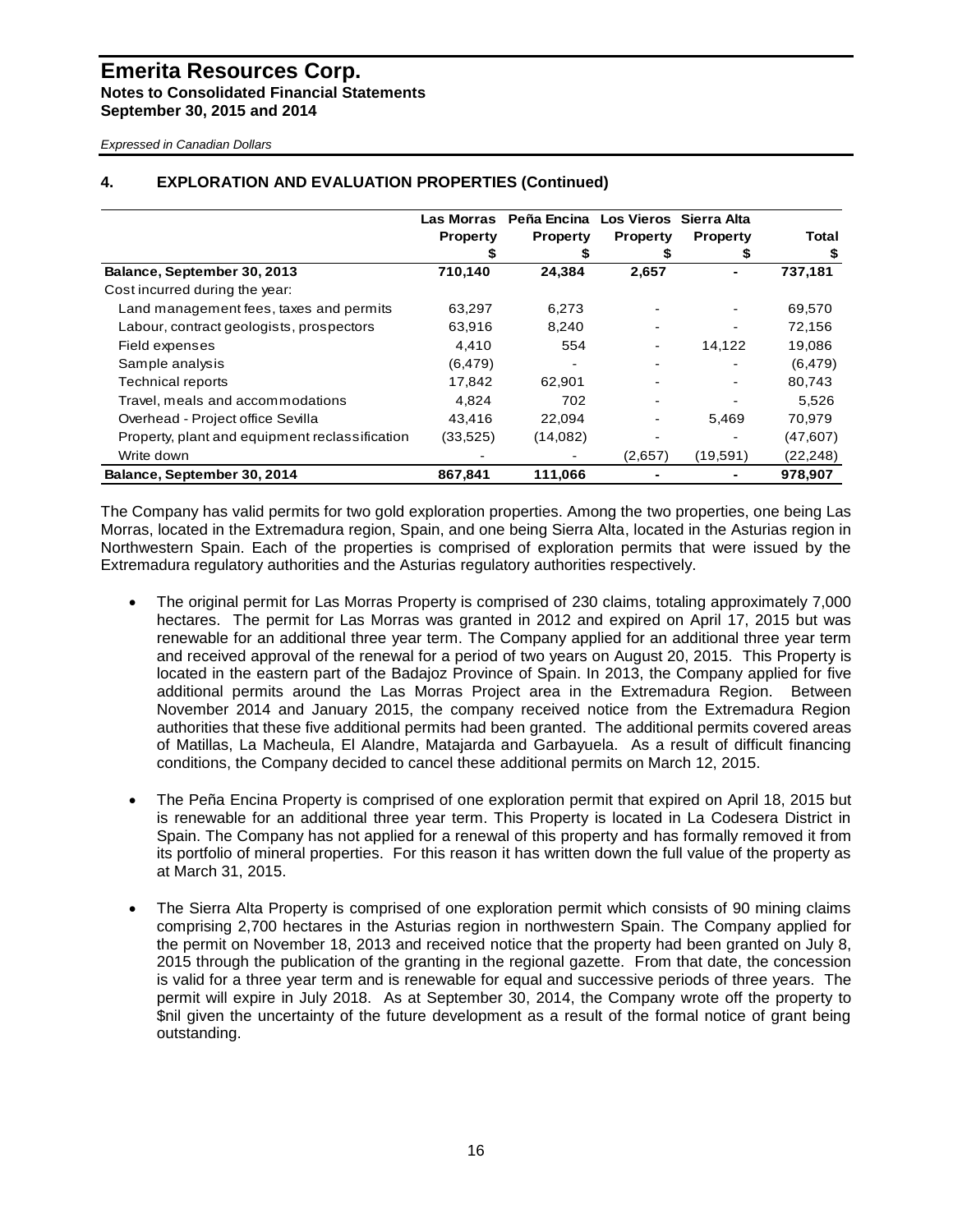*Expressed in Canadian Dollars*

### **4. EXPLORATION AND EVALUATION PROPERTIES (Continued)**

• The Los Vieros Property was determined by management to have limited exploration potential based on initial field reviews and consequently, the carrying value was written down to \$nil as at September 30, 2014.

## **5. COMMON SHARES**

## **Authorized**

At September 30, 2015, the authorized share capital consisted of an unlimited number of common shares without par value.

#### **Common Shares Issued**

|                                               | Number of  |      |           |
|-----------------------------------------------|------------|------|-----------|
|                                               | shares     |      | Amount    |
| Balance, September 30, 2013                   | 35,812,079 | \$.  | 4,317,035 |
| Private placement, net of issuance costs (i)  | 12,275,750 |      | 1,219,791 |
| Balance, September 30, 2014                   | 48,087,829 | - \$ | 5,536,826 |
| Private placement, net of issuance costs (ii) | 11,000,000 |      | 377,071   |
| Balance, September 30, 2015                   | 59,087,829 |      | 5,913,897 |

- (i) On August 19, 2014, the Company completed a non-brokered private placement financing by issuing 12,275,750 common shares at a price of \$0.10 per common share for gross proceeds of \$1,227,575.
- (ii) On April 24, 2015, the Company completed a non-brokered private placement financing by issuing 11,000,000 units at a price of \$0.05 per unit for gross proceeds of \$550,000. Each unit is comprised of one common share and one warrant. Each warrant is exercisable at a price of \$0.10 per warrant until April 24, 2017. The fair value of the warrants was estimated at \$171,799 using the Black-Scholes option pricing model with the following assumptions: expected dividend yield of 0%; expected volatility of 132%; risk-free interest rate of 0.68% and an expected life of 2 years. Of the total shares issued, one vendor received 2,080,000 shares as payment of outstanding invoices totaling \$104,000.

# **Escrow Shares**

The Company had 2,000,000 common shares that were issued and held into escrow immediately prior to completing the Qualifying Transaction, of which, 10% were released pro-rata to the holders of the escrowed shares upon the issuance of notice of final acceptance of the Qualifying Transaction by the TSX Venture Exchange, 15% were released on July 8, 2013, 15% were released on January 8, 2014, 15% were released on July 8, 2014, 15% were released on January 8, 2015, and 15% were released July 8, 2015. The final 15% tranche of these escrow shares will be released six months thereafter. As of September 30, 2015, 300,000 of these common shares remained in escrow (2014- 900,000).

In connection with the Qualifying Transaction, 10,764,706 shares were deposited into escrow at closing (the "Value Escrow Shares"), of which 10% of the Value Escrow Shares were released upon the date of issuance of the Final Exchange Bulletin, 15% were released on July 8, 2013, 15% were released on January 8, 2014, 15% were released on July 8, 2014, 15% were released on January 8, 2015, and 15% were released on July 8, 2015. As of September 30, 2015, 1,614,706 of these common shares remained in escrow (2014- 4,844,117). These escrowed shares may not be transferred, assigned or otherwise dealt without the consent of the regulatory authorities.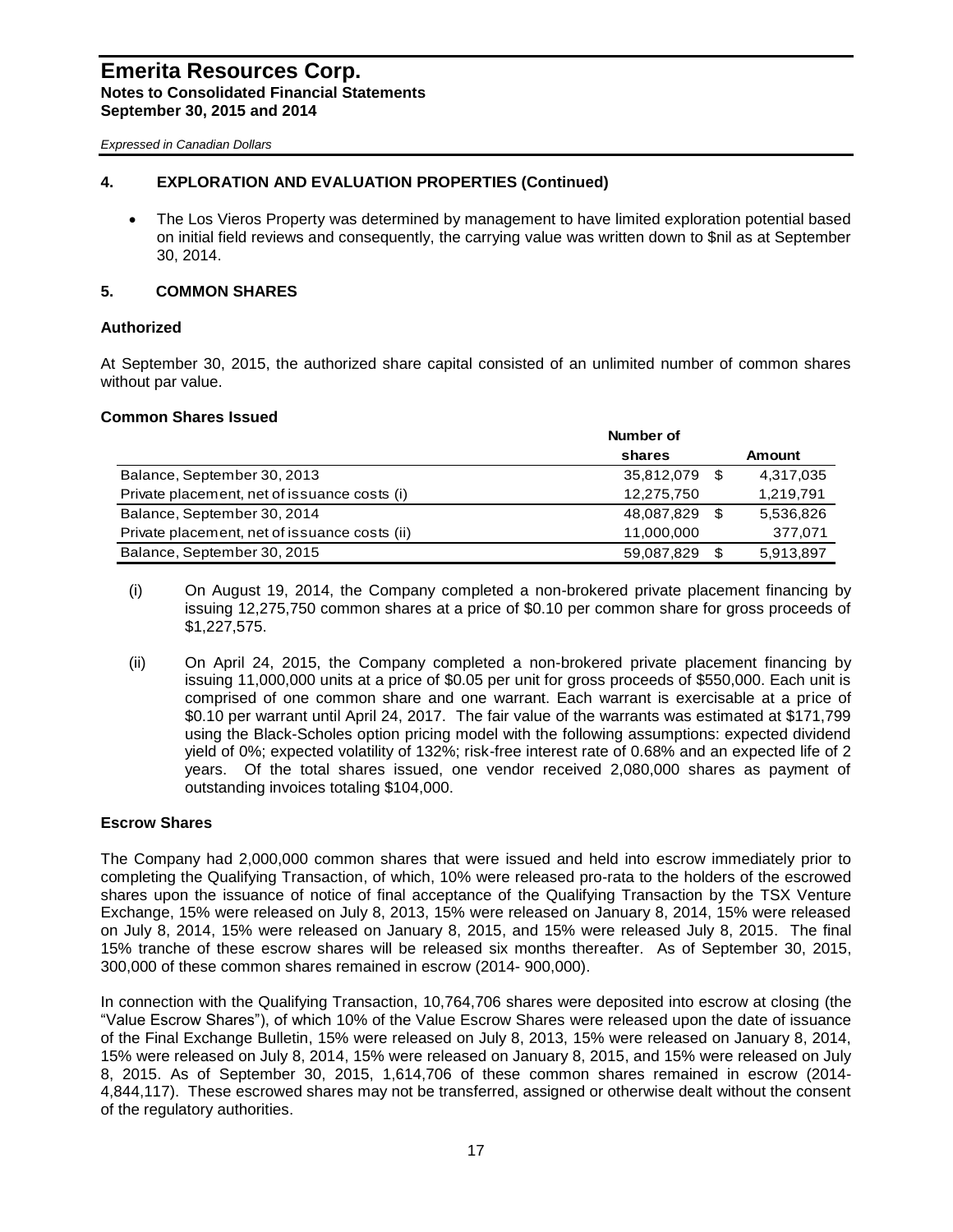*Expressed in Canadian Dollars*

# **6. EQUITY RESERVES**

## **Warrants**

The changes in warrants issued during the years ended September 30, 2015 and 2014 are as follows:

|                             |            | Weighted       |          | Value    |  |
|-----------------------------|------------|----------------|----------|----------|--|
|                             | Number of  | average        |          | оf       |  |
|                             | warrants   | exercise price | warrants |          |  |
| Balance, September 30, 2013 | 278,073    | S<br>0.20      | \$       | 19,904   |  |
| Expired                     | (78, 073)  | 0.20           |          | (3,904)  |  |
| Balance, September 30, 2014 | 200,000    | 0.20           | \$       | 16,000   |  |
| Expired                     | (200,000)  | 0.20           |          | (16,000) |  |
| Granted                     | 11,000,000 | 0.10           |          | 171,799  |  |
| Balance, September 30, 2015 | 11.000.000 | 0.10           | S        | 171.799  |  |

The following summarizes the warrants outstanding as of September 30, 2015:

|             |             |           |           |          | Estimated  |            |          |                             |          |
|-------------|-------------|-----------|-----------|----------|------------|------------|----------|-----------------------------|----------|
| Number      | Number      |           |           | Exercise | Grant date |            |          | Risk-free Expected Expected |          |
| outstanding | exercisable | Grant     | Expiry    | price    | fair value | Expected   | interest | life (Yrs)                  | dividend |
| #           | #           | date      | date      | \$       | S          | volatility | rate     | #                           | vield    |
| 11.000.000  | 11.000.000  | 24-Apr-15 | 24-Apr-17 | \$0.10   | 171.799    | 132%       | 0.68%    | 2.00                        | 0%       |
| 11,000,000  | 11.000.000  |           |           |          | 171.799    |            |          |                             |          |

The weighted-average remaining contractual life of the warrants as of September 30, 2015 is 1.57 years (2014 – 0.28 years).

### **Share-based payments**

The changes in stock options issued during the years ended September 30, 2015 and 2014 are as follows:

|                                            |              | Weighted               | Estimated  |
|--------------------------------------------|--------------|------------------------|------------|
|                                            | Number of    | average                | grant date |
|                                            |              | options: xercise price | fair value |
| Balance, September 30, 2015, 2014 and 2013 | 3.560,000 \$ | $0.18$ \$              | 317.069    |

Options outstanding as of September 30, 2015 are as follows:

|             |             |               |                     |          | Estimated  |            |          |                             |          |
|-------------|-------------|---------------|---------------------|----------|------------|------------|----------|-----------------------------|----------|
| Number      | Number      |               |                     | Exercise | grant date |            |          | Risk-free Expected Expected |          |
| outstanding | exercisable | Grant         | Expiry              | price    | fair value | Expected   | interest | life (Yrs)                  | dividend |
| #           | #           | date          | date                | \$       | \$         | volatility | rate     | #                           | vield    |
| 3,000,000   | 3.000.000   | $10 - Jan-13$ | 10-Jan-16           | \$0.20   | 300,000    | 100%       | 1.24%    | 3.00                        | $0\%$    |
| 560.000     | 560,000     |               | 28-Aug-13 28-Aug-16 | \$0.10   | 17.069     | 100%       | 1.32%    | 3.00                        | 0%       |
| 3,560,000   | 3,560,000   |               |                     |          | 317.069    |            |          |                             |          |

The weighted average remaining contractual life of the options as of September 30, 2015 is 0.38 years (2014 – 1.38 years).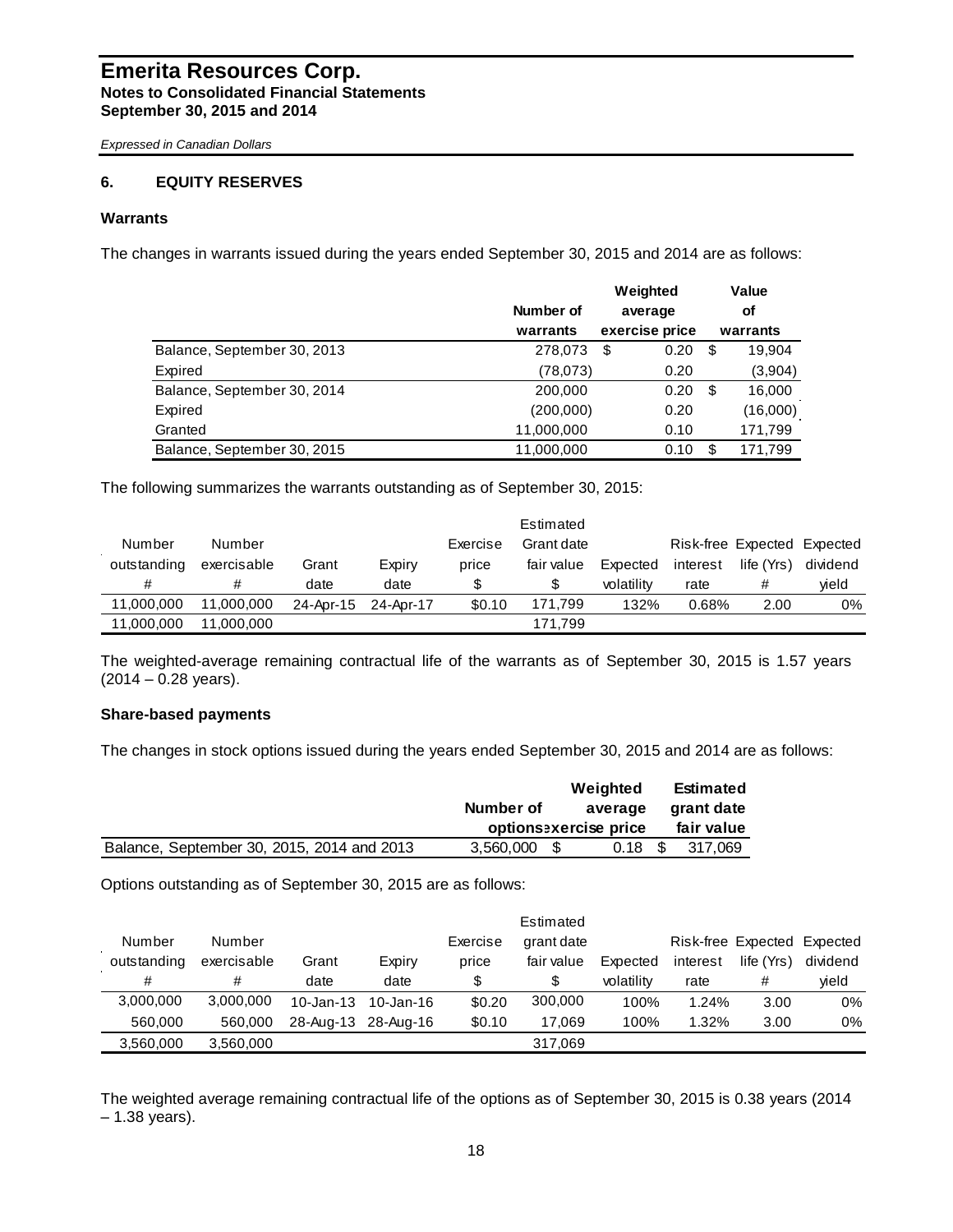*Expressed in Canadian Dollars*

# **7. CAPITAL MANAGEMENT**

The Company manages and adjusts its capital structure based on available funds in order to support the acquisition, exploration and development of exploration and evaluation properties. The Board does not establish quantitative return on capital criteria for management, but rather relies on the expertise of the Company's management to sustain future development of the business. The capital of the Company consists of common shares, warrants and options of the Company.

The properties in which the Company currently has an interest are in the exploration and evaluation stage; as such, the Company is dependent on external financing to fund its activities. In order to carry out planned exploration and evaluation and pay for administrative costs, the Company must raise additional amounts.

The Company may continue to assess new properties and may seek to acquire an interest in additional properties if it feels there is sufficient geologic or economic potential and if it has adequate financial resources to do so.

Management reviews its capital management approach on an ongoing basis and believes that this approach, given the relative size of the Company, is reasonable. There were no significant changes in the Company's approach to capital management during the years ended September 30, 2015 and 2014.

The Company and its subsidiaries are not subject to any capital requirements imposed by a lending institution or regulatory body, other than of the TSX Venture Exchange ("TSXV") which requires adequate working capital or financial resources of the greater of (i) \$50,000 and (ii) an amount required in order to maintain operations and cover general and administrative expenses for a period of 6 months.

As of September 30, 2015, the Company may not be compliant with the policies of the TSXV. The impact of this violation is not known and is ultimately dependent on the discretion of the TSXV.

# **8. FINANCIAL INSTRUMENTS**

Financial instruments recorded at fair value on the statement of financial position are classified using a fair value hierarchy that reflects the significance of the inputs used in making the measurements. The fair value hierarchy has the following levels:

- a) Level 1 Unadjusted quoted prices in active markets for identical assets or liabilities;
- b) Level 2 Inputs other than quoted prices that are observable for assets or liabilities, either directly or indirectly; and
- c) Level 3 Inputs for assets and liabilities that are not based on observable market data.

The fair value hierarchy requires the use of observable market inputs whenever such inputs exist. A financial instrument is classified to the lowest level of the hierarchy for which a significant input has been considered in measuring fair value.

The Company's financial instruments include cash, and accounts payable and accrued liabilities. The carrying values of these financial instruments reported in the statement of financial position approximate their respective fair values due to the relatively short-term nature of these instruments.

As at September 30, 2015 and 2014, the Company had no instruments to classify in the fair value hierarchy.

The Company's risk exposures and the impact on the Company's financial instruments are summarized below: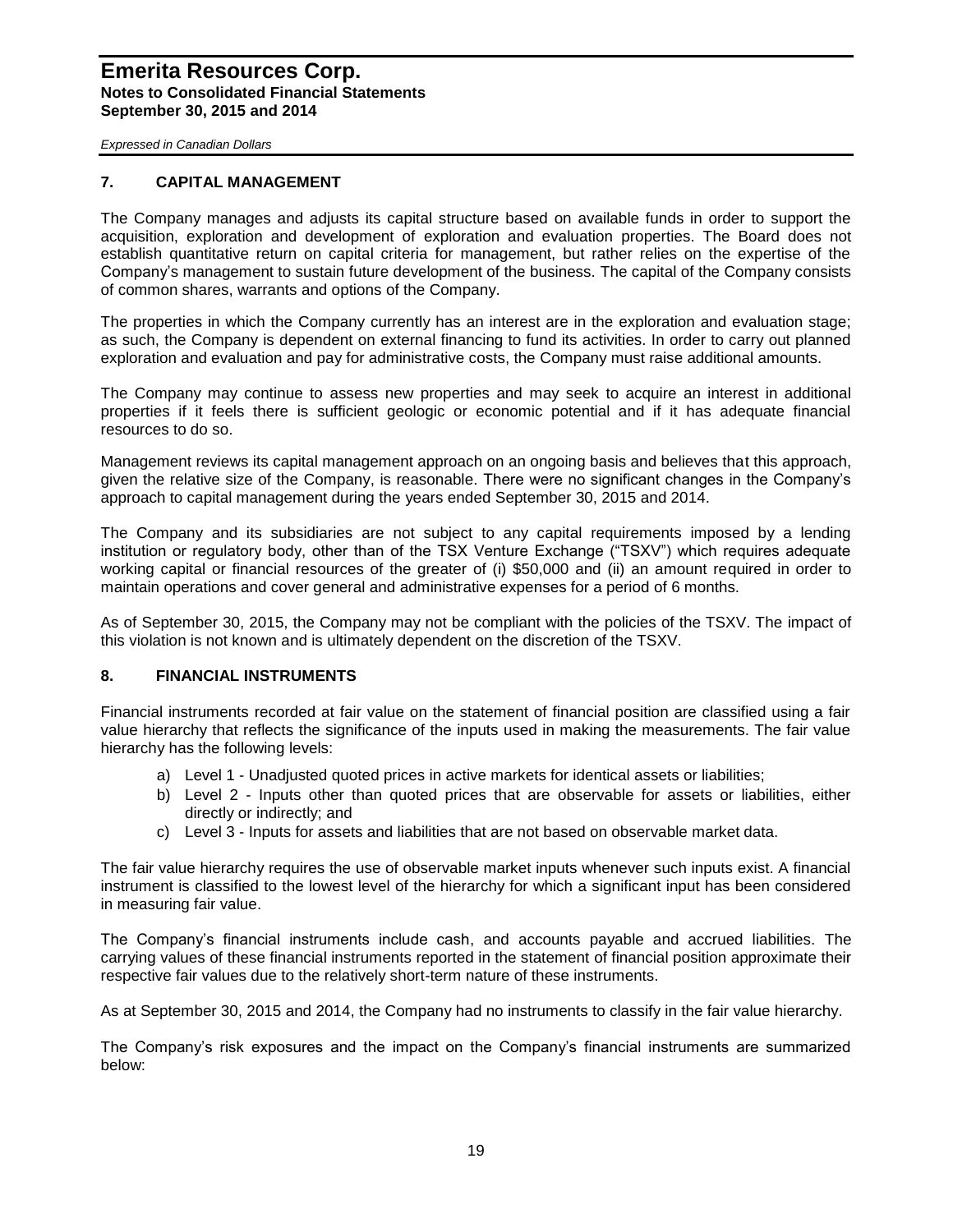*Expressed in Canadian Dollars*

## **8. FINANCIAL INSTRUMENTS (Continued)**

(a) *Credit risk* 

Counterparty credit risk is the risk that the financial benefits of contracts with a specific counterparty will be lost if a counterparty defaults on its obligations under the contract. This includes any cash amounts owed to the Company by those counterparties, less any amounts owed to the counterparty by the Company where a legal right of set-off exists and also includes the fair values of contracts with individual counterparties which are recorded in the financial statements.

#### a. *Trade credit risk*

The Company is not exposed to significant trade credit risk.

b. *Cash*

In order to manage credit and liquidity risk the Company's policy is to invest only in highly rated investment grade instruments that have maturities of three months or less. Limits are also established based on the type of investment, the counterparty and the credit rating.

(b) *Currency risk* 

Currency risk is the risk that the fair value of, or future cash flows from, the Company's financial instruments will fluctuate because of changes in foreign exchange rates. The Company's foreign currency risk arises primarily with respect to the Euro from its property interests in Spain and US dollars from operations. Fluctuations in the exchange rates between these currencies and the Canadian dollar could have a material effect on the Company's business, financial condition and results of operations. The Company does not engage in any hedging activity to mitigate this risk.

As at September 30, 2015 and 2014, the Company had the following financial instruments and denominated in foreign currency (expressed in Canadian dollars):

#### **September 30, 2015**

|                                          | Euro           | US dollars |
|------------------------------------------|----------------|------------|
| Cash                                     | 38.391         | 5.352      |
| Accounts payable and accrued liabilities | (465,855)      | (124, 898) |
|                                          | $(427.464)$ \$ | (119.546)  |

#### **September 30, 2014**

|                                          |   | Euro     | US dollars |
|------------------------------------------|---|----------|------------|
| Cash                                     |   | 968.985  | 2.065      |
| Accounts payable and accrued liabilities |   | 117.712) | (19.600)   |
|                                          | S | 851.273  | (17.535)   |

A 1% strengthening (weakening) of the Canadian dollar against the Euro and US dollar would decrease (increase) net loss by approximately \$4,000 (2014 - \$9,000), and \$1,200 (2014- \$170), respectively.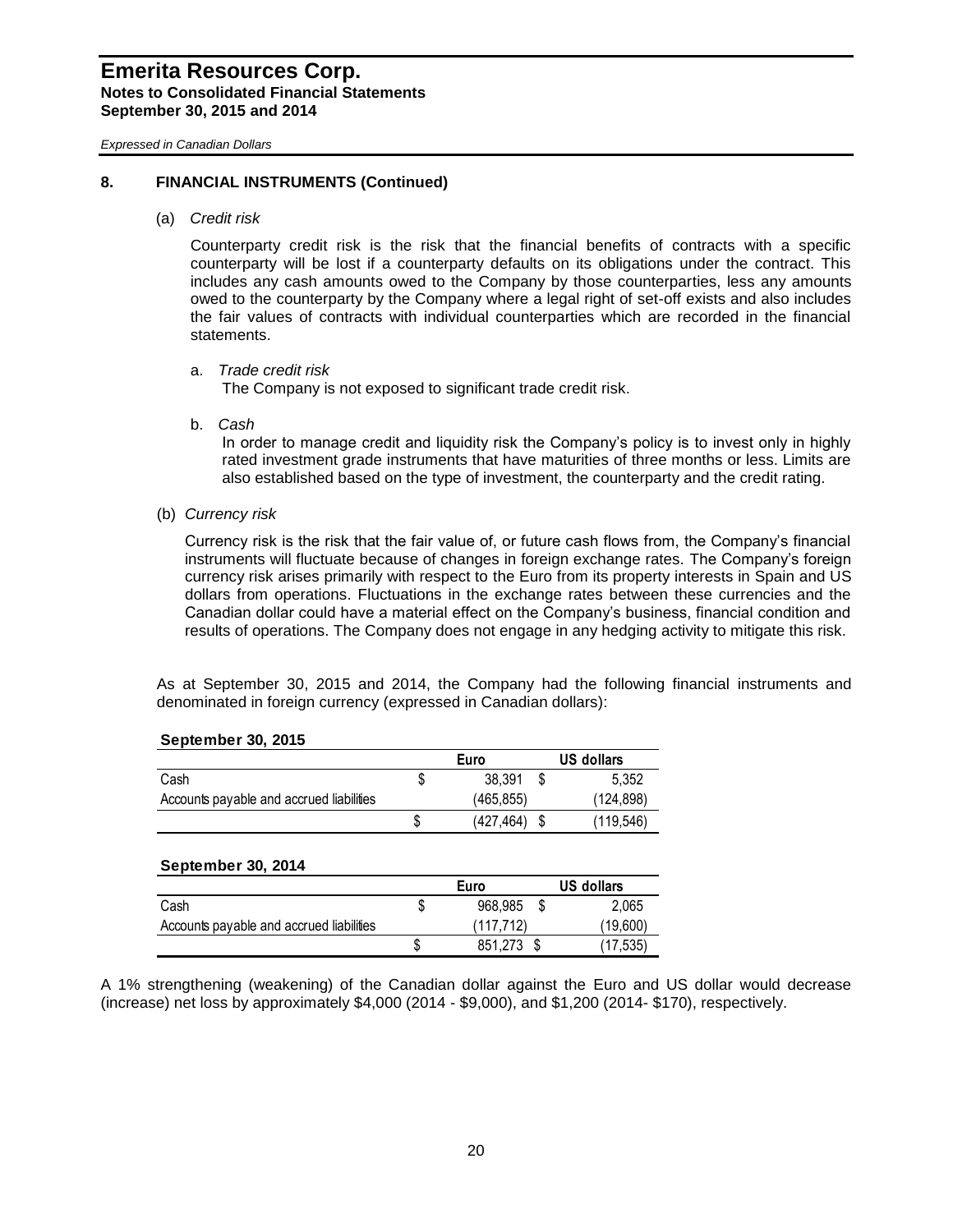*Expressed in Canadian Dollars*

### **8. FINANCIAL INSTRUMENTS (Continued)**

*(c) Liquidity risk* 

Liquidity risk is the risk that an entity will encounter difficulty in meeting obligations associated with financial liabilities. The Company's approach to managing liquidity risk is to ensure that it will have sufficient liquidity to meet liabilities when due. At September 30, 2015, the Company had a cash balance of \$50,477 (September 30, 2014 - \$1,024,697) to settle current liabilities of \$1,137,629 (September 30, 2014 - \$342,187).

*(d) Commodity / Equity price risk*

The Company is exposed to price risk with respect to commodity and equity prices. Equity price risk is defined as the potential adverse impact on the Company's earnings due to movements in individual equity prices or general movements in the level of the stock market. Commodity price risk is defined as the potential adverse impact on earnings and economic value due to commodity price movements and volatilities. The Company closely monitors commodity prices, as it relates to gold, individual equity movements and the stock market to determine the appropriate course of action to be taken by the Company. Commodity price risk is remote as the Company is not a producing entity.

# **9. RELATED PARTY TRANSACTIONS**

The Company shares office space with other companies who may have common officers or directors. The costs associated with this space are administered by an unrelated company.

As at September 30, 2015 an amount of \$297,163, included in accounts payable, were owed to directors and officers of the Company (September 30, 2014 - \$39,600). The amounts outstanding on fees are unsecured, non-interest bearing, with no fixed terms of repayment.

## *Compensation of key management personnel of the Company*

In accordance with IAS 24, key management personnel are those persons having authority and responsibility for planning, directing and controlling the activities of the Company directly or indirectly, including any directors (executive and non-executive) of the Company. During the years ended September 30, 2015 and 2014, the remuneration of directors and other key management personnel are as follows:

|                      | Year ended    |         |      |         |  |
|----------------------|---------------|---------|------|---------|--|
|                      | September 30, |         |      |         |  |
|                      |               | 2015    |      | 2014    |  |
| Short-term benefits  | \$.           | 475,109 | - \$ | 497,163 |  |
| Share-based payments |               | -       |      | -       |  |
|                      |               | 475,109 |      | 497,163 |  |

In connection with the August 19, 2014 placement (see Note 5(i)), officers and directors of the Company subscribed for 750,000 common shares of the Company for a total proceeds of \$75,000.

In connection with the April 24, 2015 placement (see Note 5(ii)), officers and directors of the Company subscribed for 1,500,000 units of the Company for a total proceeds of \$75,000.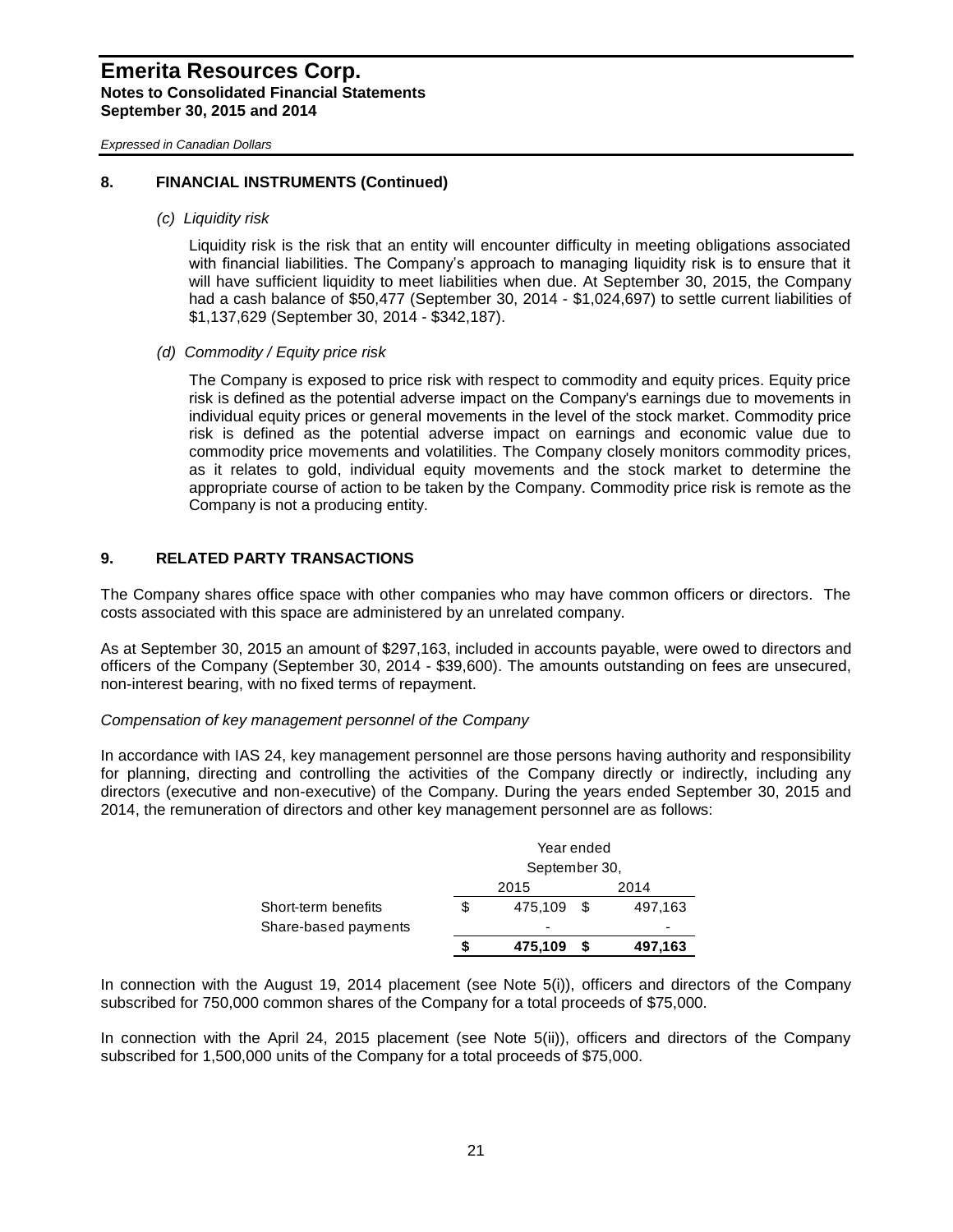*Expressed in Canadian Dollars*

# **10. SEGMENT INFORMATION**

The Company conducts its business as a single operating segment, being mineral exploration and evaluation in Spain. At September 30, 2015 and 2014, all exploration and evaluation assets were located in Spain. The following tables summarize the total assets and liabilities by geographic segment as at September 30, 2015 and 2014:

| September 30, 2015                       | <b>Spain</b>  |     | Canada  | <b>Total</b>    |
|------------------------------------------|---------------|-----|---------|-----------------|
| Cash                                     | \$<br>38,391  | \$  | 12,086  | \$<br>50,477    |
| Other current assets                     | 91,074        |     | 16,537  | 107,611         |
| Reclamation deposit                      | 17,194        |     |         | 17,194          |
| Property, plant and equipment            | 29,505        |     |         | 29,505          |
| Exploration and evaluation properties    | 991,834       |     |         | 991,834         |
| <b>Total Assets</b>                      | 1,167,998     | \$  | 28,623  | \$<br>1,196,621 |
|                                          |               |     |         |                 |
| Accounts payable and accrued liabilities | \$<br>465,854 | \$  | 671,775 | \$<br>1,137,629 |
| <b>Total liabilities</b>                 | \$<br>465,854 | \$  | 671,775 | \$<br>1,137,629 |
|                                          |               |     |         |                 |
| <b>September 30, 2014</b>                | <b>Spain</b>  |     | Canada  | Total           |
| Cash                                     | \$<br>968,985 | \$. | 55,712  | 1,024,697       |
| Other current assets                     | 101,136       |     | 69,439  | 170,575         |
| Reclamation deposit                      | 26,183        |     |         | 26,183          |
| Property, plant and equipment            | 38,337        |     |         | 38,337          |

| <b>Total Assets</b>                      | 2.113.548  | 125.151 | 2,238,699 |
|------------------------------------------|------------|---------|-----------|
|                                          |            |         |           |
| Accounts payable and accrued liabilities | 117.712 \$ | 224.475 | 342.187   |
| <b>Total liabilities</b>                 | 117.712    | 224.475 | 342,187   |
|                                          |            |         |           |

Exploration and evaluation properties  $$ 978,907$  - 978,907

The following tables summarize the loss by geographic segment for the years ended September 30, 2015 and 2014:

| <b>September 30, 2015</b>                    | <b>Spain</b> | Canada          | Total     |
|----------------------------------------------|--------------|-----------------|-----------|
| Interest income                              | \$           | \$<br>$(39)$ \$ | (39)      |
| Project evalution expenses                   | 1,401,824    |                 | 1,401,824 |
| Exploration and evaluation property writeoff | 111,066      |                 | 111,066   |
| General and administrative expenses          |              | 841,482         | 841,482   |
| Foreign exchange (gain) loss                 | 23,157       | 8,900           | 32,057    |
| Loss                                         | 1,536,047    | 850,343<br>S    | 2,386,390 |
|                                              |              |                 |           |
| <b>September 30, 2014</b>                    | <b>Spain</b> | Canada          | Total     |
| Interest income                              | \$           | \$<br>(6,370)   | (6,370)   |
| Project evalution expenses                   | 646,152      | 1,217           | 647,369   |
| General and administrative expenses          |              | 1,058,385       | 1,058,385 |
| Foreign exchange gain                        | 30,640       |                 | 30,640    |
| <b>Loss</b>                                  | 676,792      | 1,053,232       | 1,730,024 |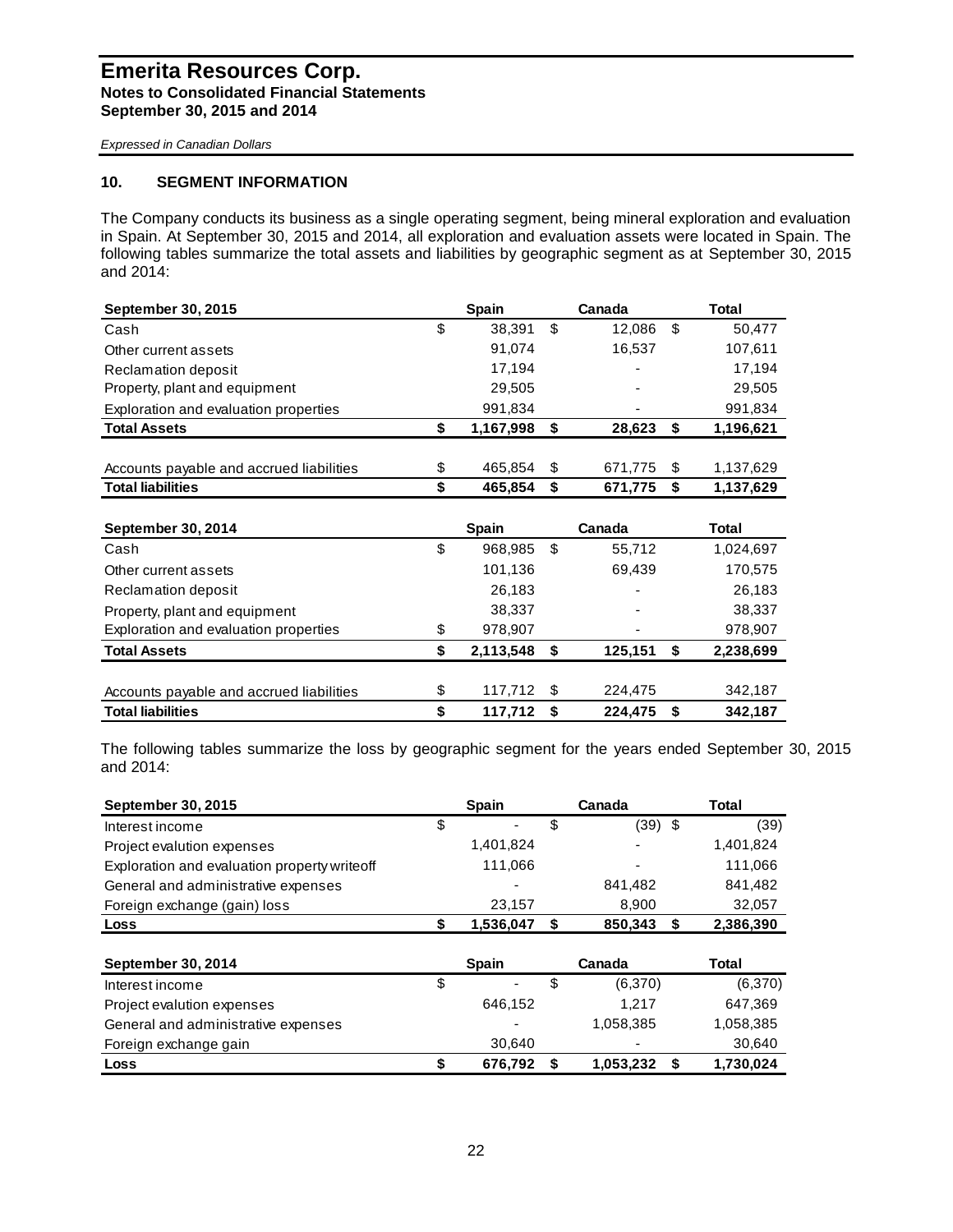*Expressed in Canadian Dollars*

# **11. INCOME TAXES**

Major items causing the Company's effective income tax rate to differ from the combined Canadian federal and provincial statutory rate of 26.50% (2014 – 26.50%) were as follows:

|                                                      | 2015        | 2014        |
|------------------------------------------------------|-------------|-------------|
|                                                      | S           |             |
| (Loss) before income taxes                           | (2,386,390) | (1,730,024) |
|                                                      |             |             |
| Expected income tax recovery based on statutory rate | (632,000)   | (458,000)   |
| Adjustment to expected income tax benefit:           |             |             |
| Share based payments                                 |             | 1.000       |
| Expenses not deductible for tax purposes             |             | 19.000      |
| Change in foreign exchange rates                     | (38,000)    | (15,000)    |
| Other                                                |             | (188,000)   |
| Unrecognized deferred income tax benefits            | 670,000     | 641,000     |
|                                                      |             |             |
| Deferred income tax provision                        |             |             |

Deferred tax assets and liabilities have been recognized in respect to the following items:

|                                       | 2015      | 2014 |
|---------------------------------------|-----------|------|
|                                       |           |      |
| Non-capital loss carry-forwards       | 263,000   |      |
| Exploration and evaluation properties | (263,000) | -    |
|                                       |           |      |
| Total                                 |           |      |

Deferred income tax assets have not been recognized in respect of the following deductible temporary differences:

|                                 | 2015      | 2014      |
|---------------------------------|-----------|-----------|
|                                 |           |           |
| Non-capital loss carry-forwards | 5,109,000 | 3,667,000 |
| Share issue costs               | 12.000    | 31,000    |
| Other                           | 141.000   | 141,000   |
|                                 |           |           |
| Total                           | 5,262,000 | 3,839,000 |

Non-capital losses of \$2,926,000 in Canada expire between 2029 and 2035. Non-capital losses of Euro 2,047,000 (\$3,060,000) in Spain expire between 2030 and 2033. The potential future benefit of these losses has not been recognized in the consolidated financial statements because it is not probable that future taxable profit will be available against which the Company can use the benefits.